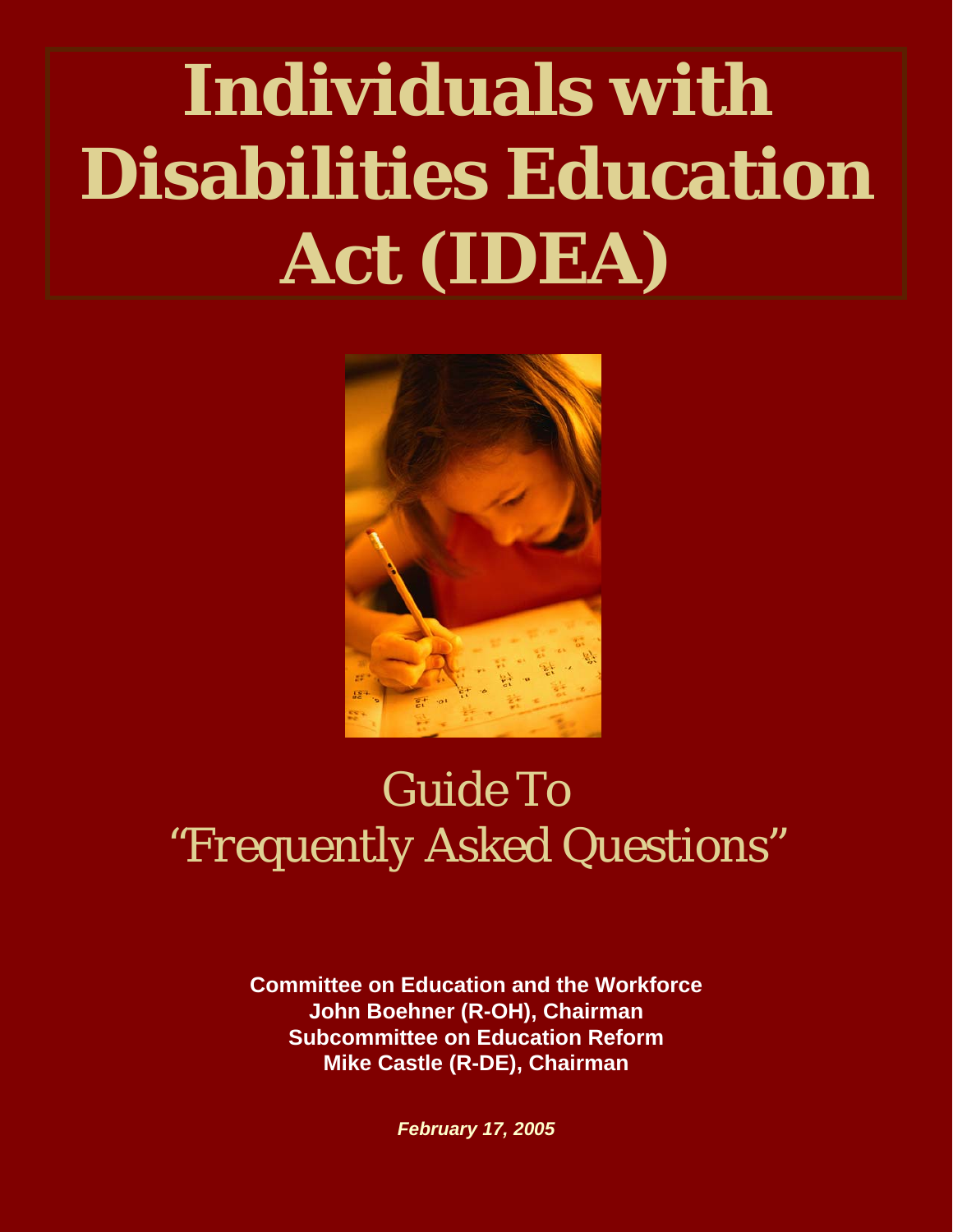### **Frequently Asked Questions**

## **Individuals with Disabilities Education Improvement Act**

#### **Table of Contents**

| Are special education teachers required to be "highly qualified" under the No Child Left Behind Act? .3                                                                                              |
|------------------------------------------------------------------------------------------------------------------------------------------------------------------------------------------------------|
| What requirements apply to special education teachers who teach core academic subjects exclusively                                                                                                   |
| What requirements apply to special education teachers who teach multiple core academic subjects?3                                                                                                    |
| What requirements apply to special education teachers who do not teach core academic subjects?4                                                                                                      |
|                                                                                                                                                                                                      |
| How has spending for IDEA Part B increased since Republicans won control of the House in 1994?4                                                                                                      |
|                                                                                                                                                                                                      |
|                                                                                                                                                                                                      |
| Are local educational agencies (LEAs) allowed to reduce their own spending?5                                                                                                                         |
| Can schools provide additional services to children before they are identified as needing special<br>education? What activities can local educational agencies (LEAs) support with early intervening |
|                                                                                                                                                                                                      |
| What rights are provided to children with disabilities, and their parents, who voluntarily enroll in                                                                                                 |
| What are the obligations of local educational agencies (LEAs) in providing for children with                                                                                                         |
|                                                                                                                                                                                                      |
|                                                                                                                                                                                                      |
| How and when must charter schools that are part of a local educational agency (LEA) receive funds?7                                                                                                  |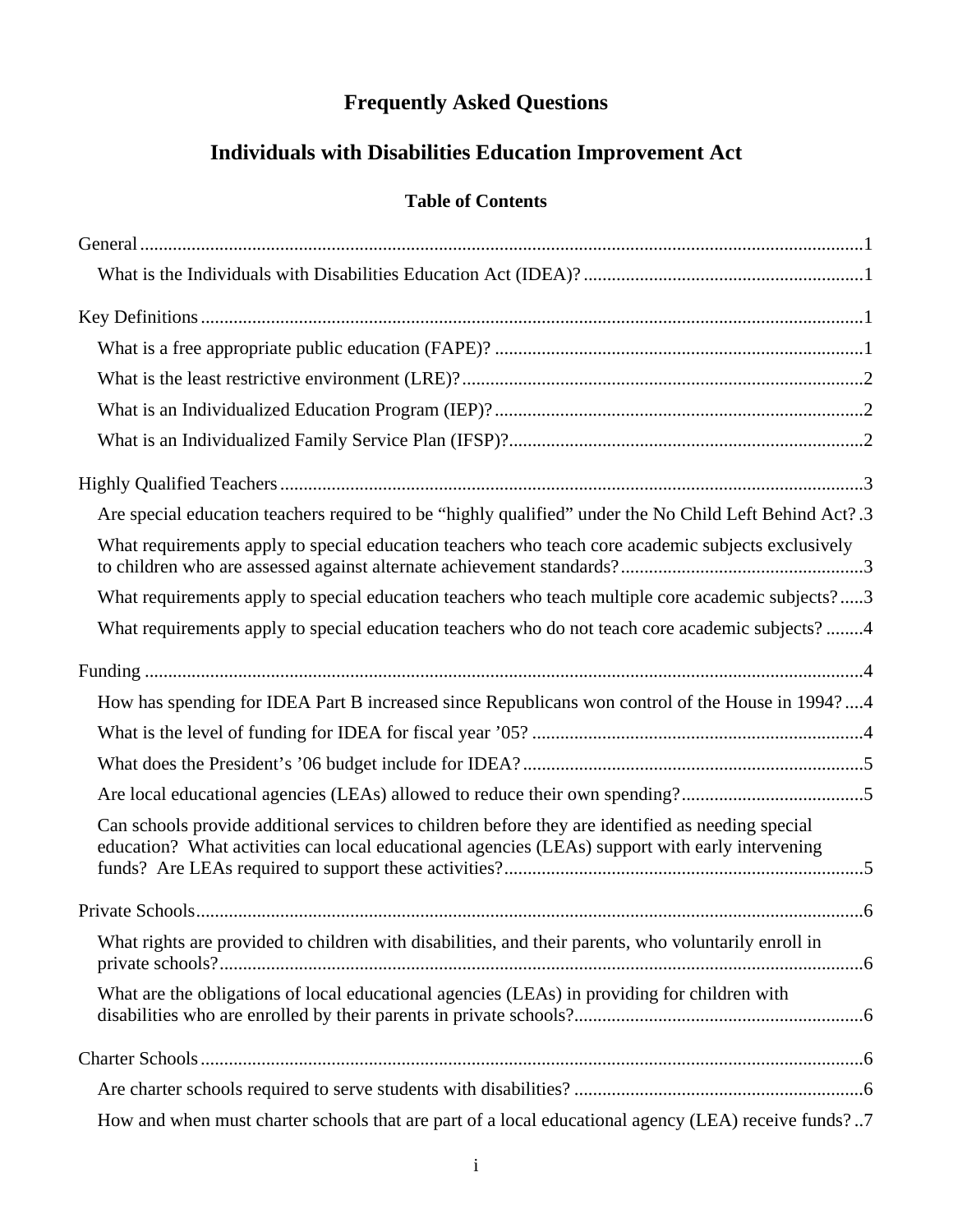| Must a local educational agency (LEA) provide services to students with disabilities that are              |  |
|------------------------------------------------------------------------------------------------------------|--|
|                                                                                                            |  |
| What are the new requirements to address over-identification of children, particularly minority            |  |
|                                                                                                            |  |
|                                                                                                            |  |
|                                                                                                            |  |
|                                                                                                            |  |
|                                                                                                            |  |
|                                                                                                            |  |
|                                                                                                            |  |
| What methods are local educational agencies (LEAs) allowed to use to identify a child as having a          |  |
|                                                                                                            |  |
|                                                                                                            |  |
| Is there a conflict between IDEA and NCLB on assessments for students with disabilities?10                 |  |
| Is the IEP required to include benchmarks and short term objectives for all students with disabilities? 10 |  |
|                                                                                                            |  |
|                                                                                                            |  |
|                                                                                                            |  |
| Can IEP Teams use modern technology to develop the IEP and conduct meetings?11                             |  |
|                                                                                                            |  |
|                                                                                                            |  |
| Does IDEA place a statute of limitations on when a due process complaint can be filed?12                   |  |
|                                                                                                            |  |
|                                                                                                            |  |
|                                                                                                            |  |
|                                                                                                            |  |
| Does IDEA allow a party to amend its due process notice after the notice has been delivered to the         |  |
|                                                                                                            |  |
|                                                                                                            |  |
|                                                                                                            |  |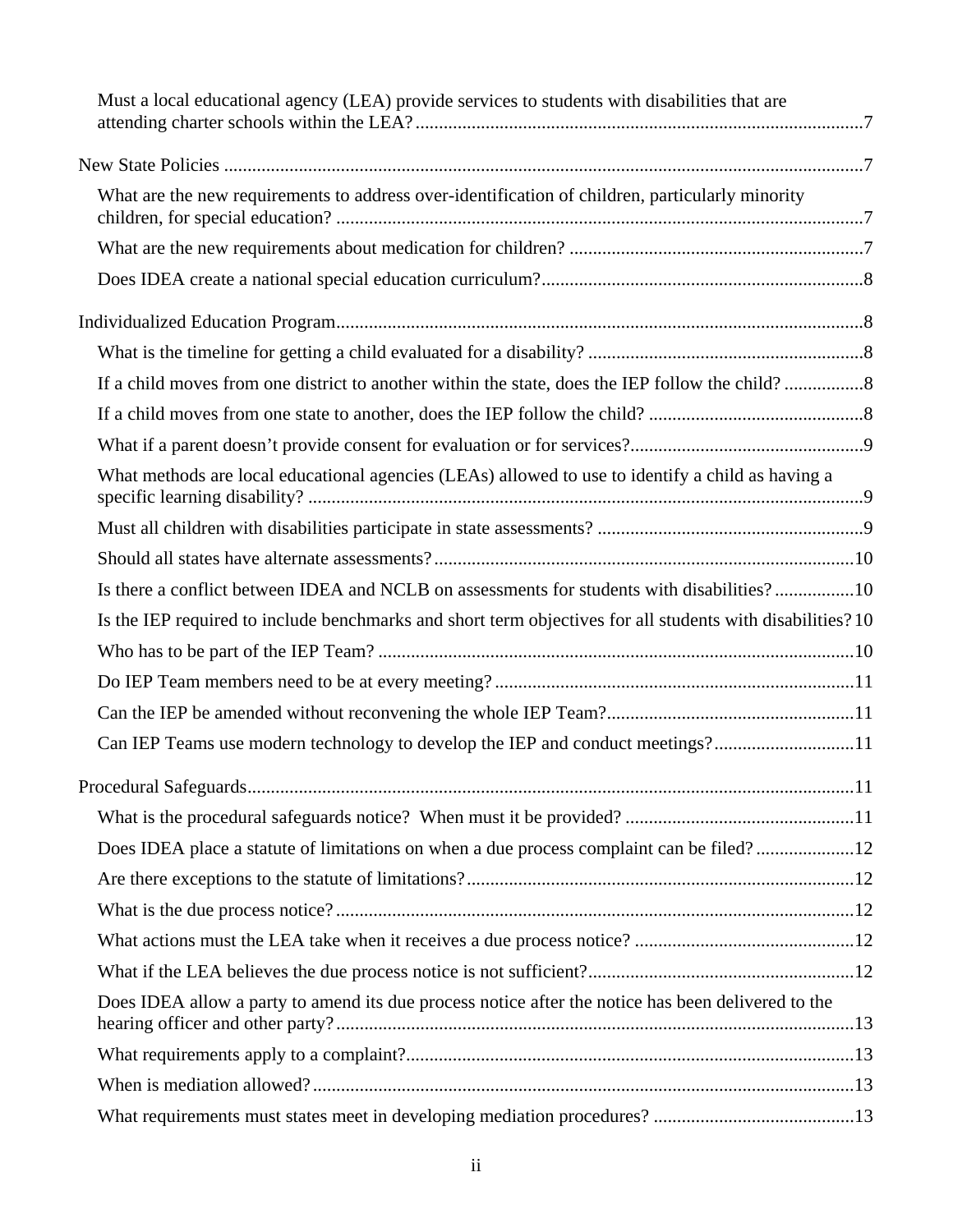| Can state educational agencies (SEAs) or local educational agencies (LEAs) actively encourage           |  |
|---------------------------------------------------------------------------------------------------------|--|
| How does IDEA make mediation a viable alternative to parents and schools?14                             |  |
|                                                                                                         |  |
|                                                                                                         |  |
|                                                                                                         |  |
|                                                                                                         |  |
| Who presides over the due process hearing? What qualifications must he or she meet?15                   |  |
|                                                                                                         |  |
| When a parent files a complaint, how long does the LEA or SEA have to resolve the complaint?15          |  |
| How long does a party have to request a hearing after the alleged violation occurs?16                   |  |
| Are there avenues for appeal when a party disagrees with the hearing officer's decision?16              |  |
| Does the due process hearing preclude a party from filing a civil action in court?16                    |  |
|                                                                                                         |  |
|                                                                                                         |  |
| Can the court reduce the amount of attorneys' fees eligible for reimbursement under certain             |  |
|                                                                                                         |  |
|                                                                                                         |  |
|                                                                                                         |  |
| Do IDEA discipline procedures apply if the child with a disability will be disciplined for less         |  |
| If the discipline infraction of the child relates to drugs, weapons or serious bodily injury, will that |  |
| What process will determine whether the disciplinary infraction was the direct result of a child's      |  |
|                                                                                                         |  |
| Who are the relevant members of the IEP Team when conducting a manifestation determination?19           |  |
| What services and placement would then be available to the child if the actions are determined to be    |  |
| What services and placement are available to the child if the actions are determined not to be a        |  |
|                                                                                                         |  |
|                                                                                                         |  |
| Do any of these procedures apply to children who have not been identified as having a disability?20     |  |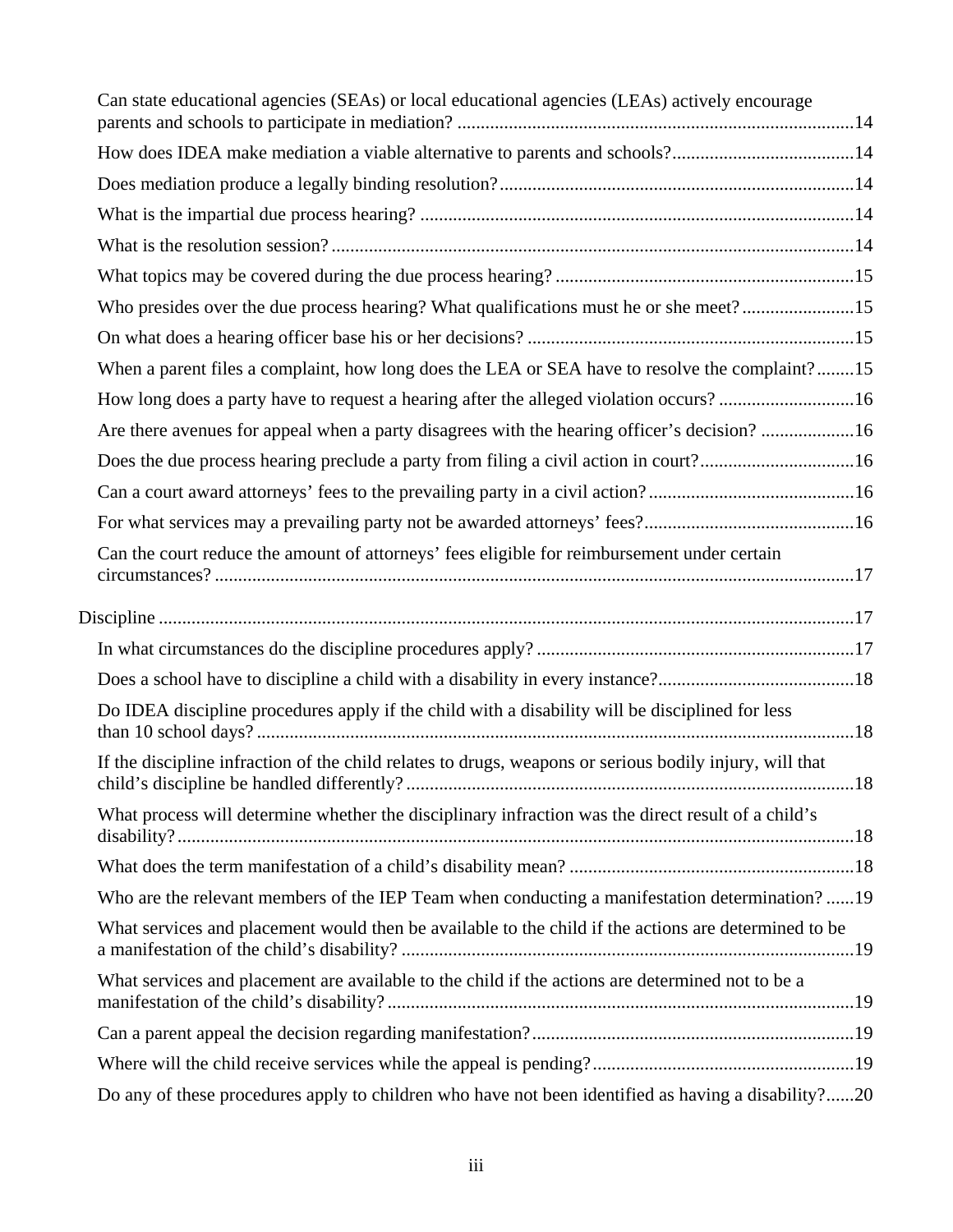| Who will develop the indicators used for the new monitoring and enforcement provisions?20 |  |
|-------------------------------------------------------------------------------------------|--|
|                                                                                           |  |
|                                                                                           |  |
|                                                                                           |  |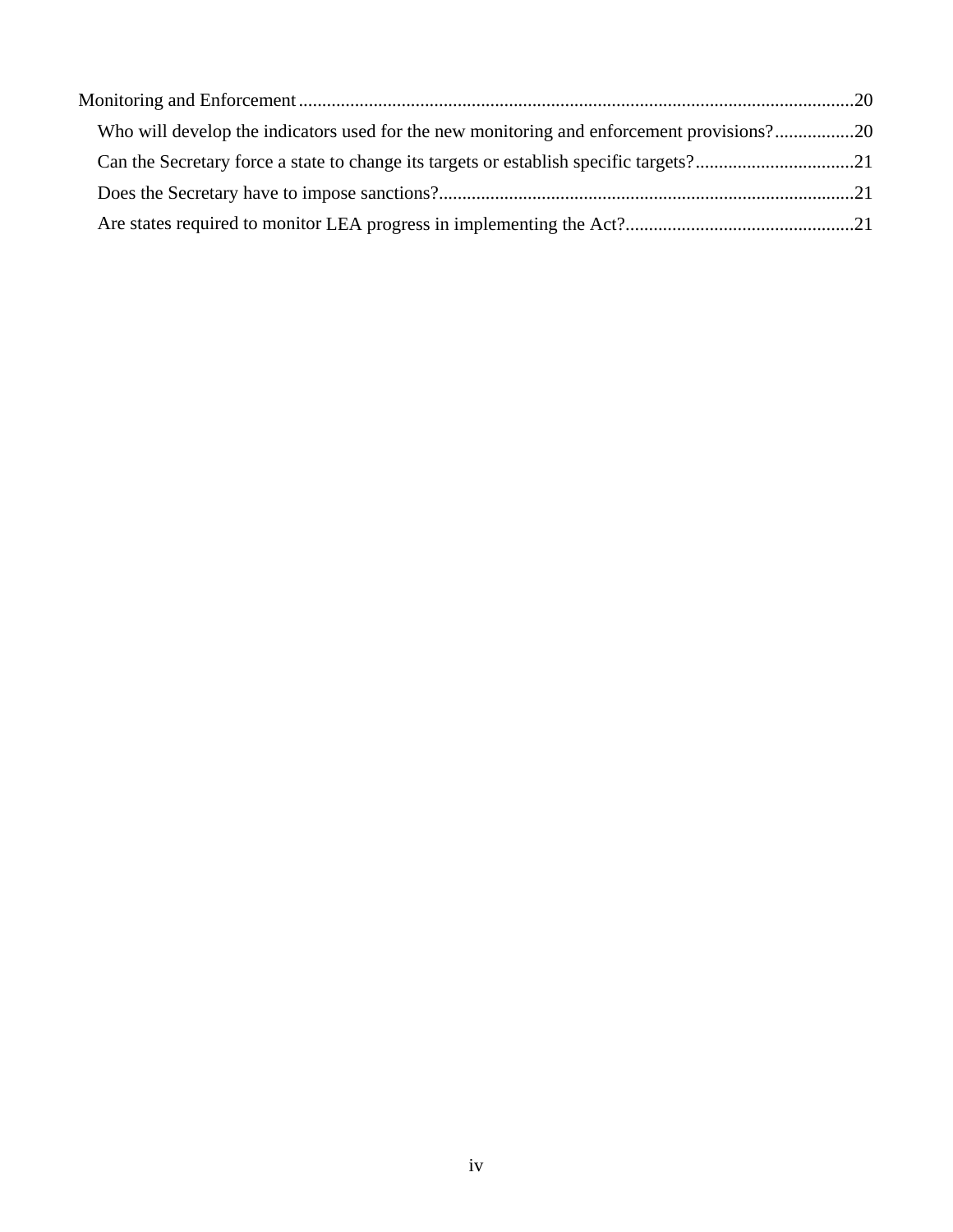#### **General**

#### **What is the Individuals with Disabilities Education Act (IDEA)?**

The Individuals with Disabilities Education Act (IDEA) is the nation's special education law. First enacted three decades ago, IDEA provides billions of dollars in federal funding to assist states and local communities in providing educational opportunities for approximately six million students with varying degrees of disability who participate in special education.

In exchange for federal funding, IDEA requires states to provide a free appropriate public education (FAPE) in the least restrictive environment (LRE). The statute also contains detailed due process provisions to ensure the provision of FAPE. Originally enacted in 1975, the Act responded to increased awareness of the need to educate children with disabilities and to judicial decisions requiring states to provide an education for children with disabilities if they provide an education for children without disabilities.

Part A of IDEA contains the general provisions, including the purposes of the Act and definitions. Part B, the most frequently discussed Part of the Act, contains provisions relating to the education of school-aged and preschool children, the funding formula, evaluations for services, eligibility determinations, Individualized Education Programs (IEPs) and educational placements. It also contains detailed requirements for procedural safeguards (including the discipline provisions) as well as withholding of funds and judicial review. Part B also includes the Section 619 program, which provides services to children aged 3 through 5 years old.

Part C of IDEA provides early intervention and other services for infants and toddlers with disabilities and their families (from birth through age 3). These early intervention and other services are provided in accordance with an Individualized Family Service Plan developed in consultation between families of infants and toddlers with disabilities and the appropriate state agency. Part C also provides grants to states to support these programs for infants and toddlers with disabilities. Part D provides support for various national activities designed to improve the education of children with disabilities, including personnel preparation activities, technical assistance, and special education research.

The services and activities outlined above are discussed in greater detail throughout this document.

#### **Key Definitions**

#### **What is a free appropriate public education (FAPE)?**

IDEA recognizes that, to the extent possible, children with disabilities are entitled to the same educational experience as their non-disabled peers. IDEA further recognizes that the expenses associated with providing for the special needs of children with disabilities are a public responsibility. Therefore, the centerpiece of the law is the FAPE concept. Generally, FAPE means that children with disabilities are entitled to a publicly financed education that is appropriate to their age and abilities.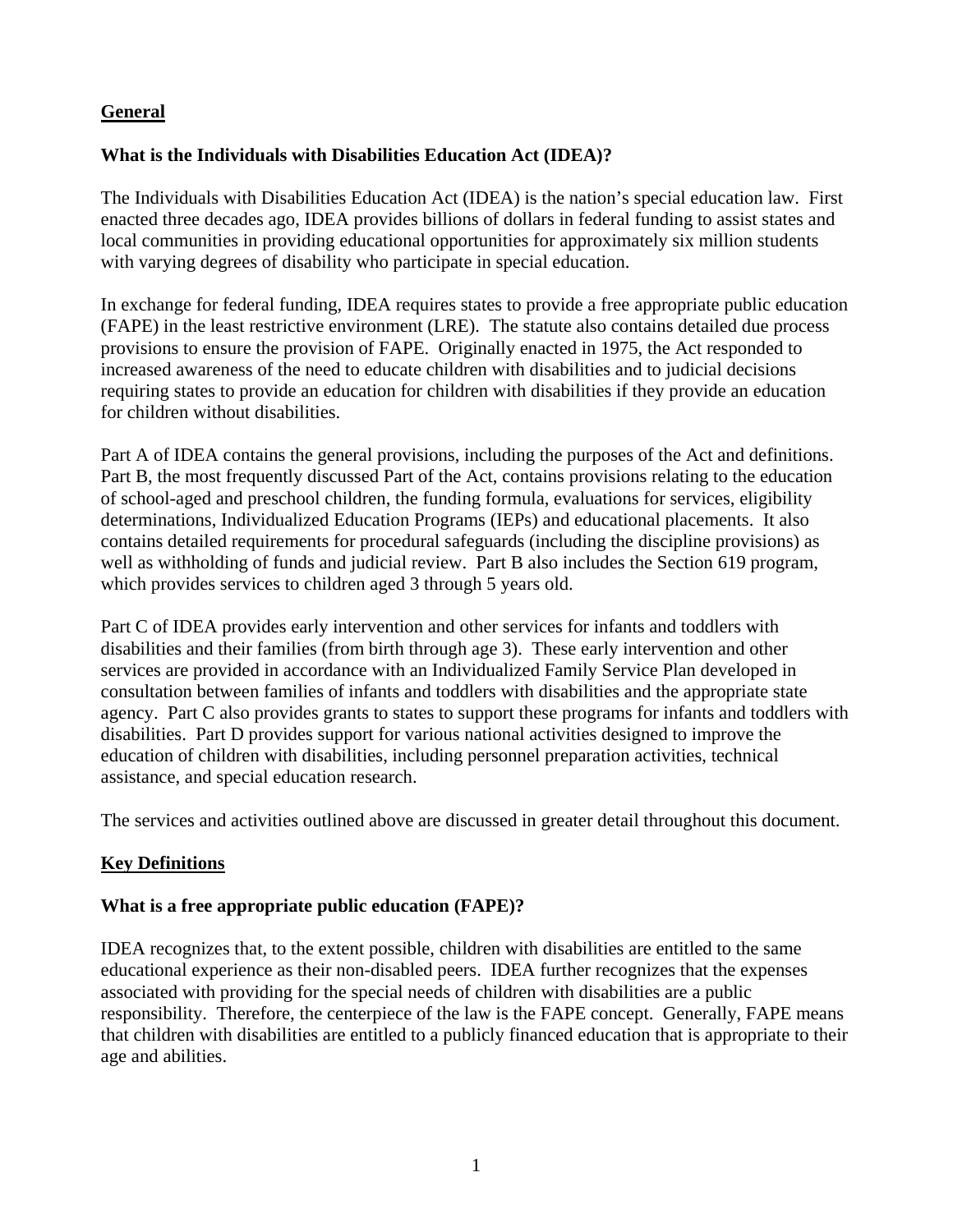Specifically, FAPE means special education and related services that are available to all children with disabilities in a state that:

- are provided at public expense, under public supervision and direction, and without charge;
- meet the standards of the state educational agency (SEA);
- include an appropriate preschool, elementary school, or secondary school in the state; and
- are provided in conformity with the Individualized Education Program established for the child.

#### **What is the least restrictive environment (LRE)?**

When IDEA was originally enacted in 1975, Congress recognized that many children with disabilities were unnecessarily separated from their peers and educated in alternative environments. Therefore, IDEA requires that states provide a free appropriate public education (FAPE) to children with disabilities in the least restrictive environment (LRE). The general goal is to allow children with disabilities to be educated with their peers in the regular classroom to the extent possible.

IDEA recognizes that there is an array of placements that meet the general requirements of providing FAPE in the least restrictive environment. LRE may change from child to child, school to school, and district to district. In developing the IEP, parents and the local educational agency are empowered to reach appropriate decisions about what constitutes LRE for the individual child, including placements that may be more or less restrictive in order to maximize the child's benefit from special education and related services.

#### **What is an Individualized Education Program (IEP)?**

The Individualized Education Program, or IEP, is the key document developed by the parent and his or her child's teachers and related services personnel that lays out how the child receives a free appropriate public education in the least restrictive environment. Among other components, the IEP lays out the child's academic achievement and functional performance, describes how the child will be included in the general education curriculum, establishes annual goals for the child and describes how those goals will be measured, states what special education and related services are needed by the child, describes how the child will be appropriately assessed including through the use of alternate assessments, and determines what accommodations may be appropriate for the child's instruction and assessments.

#### **What is an Individualized Family Service Plan (IFSP)?**

An IFSP is the Part C (formula program for infants and toddlers with disabilities) equivalent of an IEP. It is developed through an assessment and evaluation process, identifies the child's present levels of development and performance, establishes goals for future development and performance, and outlines how the child will receive early intervention and other services. Unlike an IEP, the IFSP explicitly integrates the needs of the family with those of the child and presents a comprehensive plan that enables the family to meet its goals.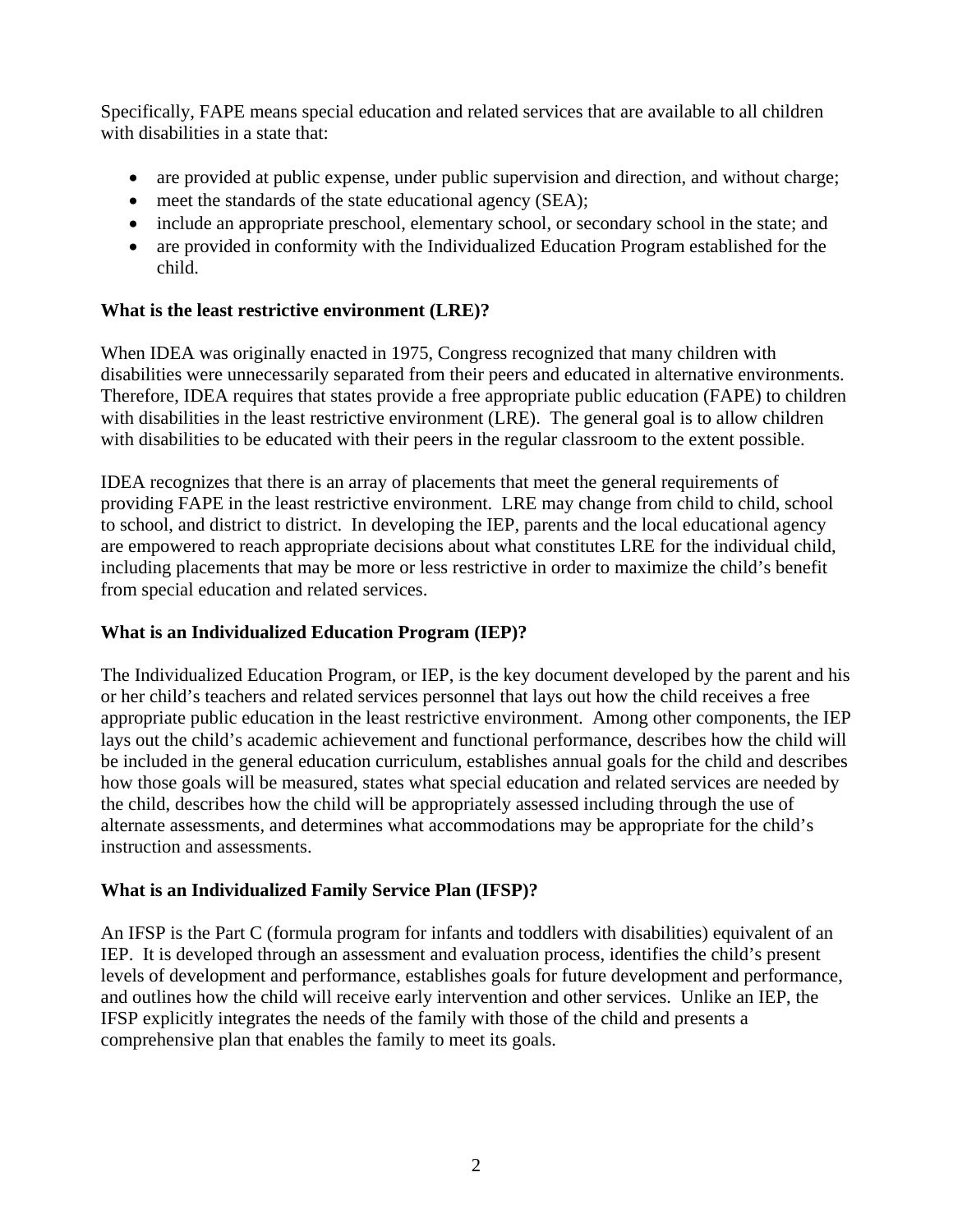#### **Highly Qualified Teachers**

#### **Are special education teachers required to be "highly qualified" under the No Child Left Behind Act?**

Yes. IDEA aligns "highly qualified" requirements for special education teachers with those requirements established under the No Child Left Behind Act (NCLB). This means that all special education teachers who teach core academic subjects must meet the "highly qualified" definition in NCLB by the end of the 2005-2006 school year. The core academic subjects, as defined in NCLB, are English, reading or language arts, mathematics, science, foreign languages, civics and government, economics, arts, history, and geography.

However, IDEA clarifies the definition of a highly qualified teacher in NCLB to address the unique needs of special education teachers. IDEA requires that special education teachers obtain certification as a special education teacher or pass the state special education teacher licensing exam, and hold a license to teach in the state as a special education teacher. In addition, special education teachers may not have had their certification or licensure requirements waived on an emergency, temporary, or provisional basis, and they must hold at least a bachelor's degree.

Special education teachers can fall into one of several categories depending on whether they teach one or more core academic subject areas, and whether they teach students who are assessed using alternate achievement standards. Requirements for specific types of special education teachers are discussed in greater detail below.

#### **What requirements apply to special education teachers who teach core academic subjects exclusively to children who are assessed against alternate achievement standards?**

All teachers have the ability to demonstrate that they are highly qualified by meeting the requirements of NCLB. However, Congress recognized that these requirements did not completely reflect the needs of some special education teachers, and to assist special education teachers working to become highly qualified, added greater flexibility and modified those requirements in IDEA.

Special education teachers who teach exclusively to children who are assessed against alternate achievement standards (those children with the most significant cognitive disabilities) may demonstrate subject knowledge and teaching skills in the areas of the basic elementary school curriculum by passing a rigorous state test, or demonstrate competence in those core academic subject areas he or she teaches based on a high objective uniform state standard of evaluation (HOUSSE) as defined in NCLB. At the state's discretion, teachers who provide instruction above the elementary school level may demonstrate subject matter knowledge appropriate to the level of instruction provided, as defined by the state.

#### **What requirements apply to special education teachers who teach multiple core academic subjects?**

Special education teachers who teach multiple core academic subjects may simply meet the requirements of NCLB that apply to any new or veteran elementary, middle, or secondary school teacher for each academic subject they teach. Or, special education teachers may take advantage of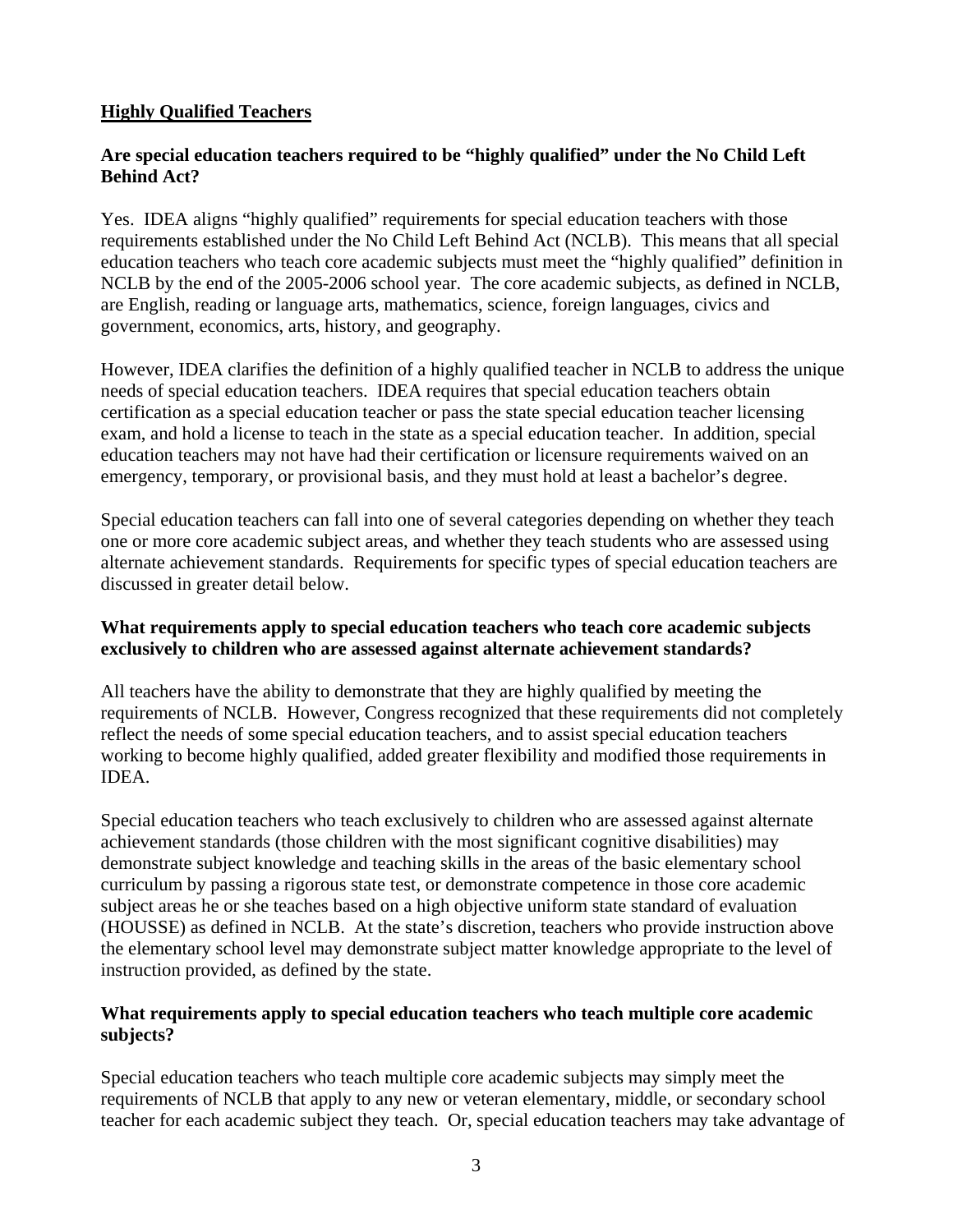new flexibility that was added in the 2004 IDEA reauthorization. Under IDEA, veteran teachers may demonstrate their competence in all of the core academic subjects they teach through the statedeveloped high objective uniform state standard of evaluation (HOUSSE) option. Also, new special education teachers who are highly qualified in mathematics, language arts, **or** science may demonstrate competence in the other core academic subjects they teach by also completing the HOUSSE option for those subjects within two years of their initial date of employment.

#### **What requirements apply to special education teachers who do not teach core academic subjects?**

IDEA recognizes the important contributions of special education teachers who do not teach core academic subjects, but who provide special education services to students with disabilities. Such services may include adjustments to the learning environment, modifications of instructional methods, adaptation of curricula, the use of positive behavioral supports and interventions, supporting a regular education teacher in the classroom, or applying appropriate accommodations to meet the needs of individual children. Such teachers can meet the "highly qualified" requirement by obtaining special education certification as defined by the state and holding at least a Bachelor's degree.

#### **Funding**

#### **How has spending for IDEA Part B increased since Republicans won control of the House in 1994?**

When Congress first passed IDEA in 1975, many believe Congress committed to pay up to 40 percent of the national average per pupil expenditure to offset the excess cost of educating children with disabilities; talk about reaching "full funding" means reaching this 40 percent funding goal. Since taking control of Congress ten years ago, Republicans have dramatically increased spending for the IDEA Part B Grants to States program, which funds direct services to students. Funding has increased by **nearly 360 percent,** and the federal share of funding has increased from 7.3 percent of the average per pupil expenditure in FY 1996 to **18.7 percent in FY 2005**. Under Republican leadership, Congress has increased its rate of progress toward finally reaching the 40 percent level many believe Congress sought in 1975.

#### **What is the level of funding for IDEA for fiscal year '05?**

For FY 2005, IDEA Part B Grants to States are funded at nearly \$10.6 billion, the largest amount ever allocated for special education. This figure represents an increase of nearly 360 percent in special education state grant funding since FY 1995, the last year of a Democratic-controlled Congress.

The bulk of federal special education funding is contained in the part B Grants to States program, which provides much of the federal funding for direct special education and related services for children with disabilities.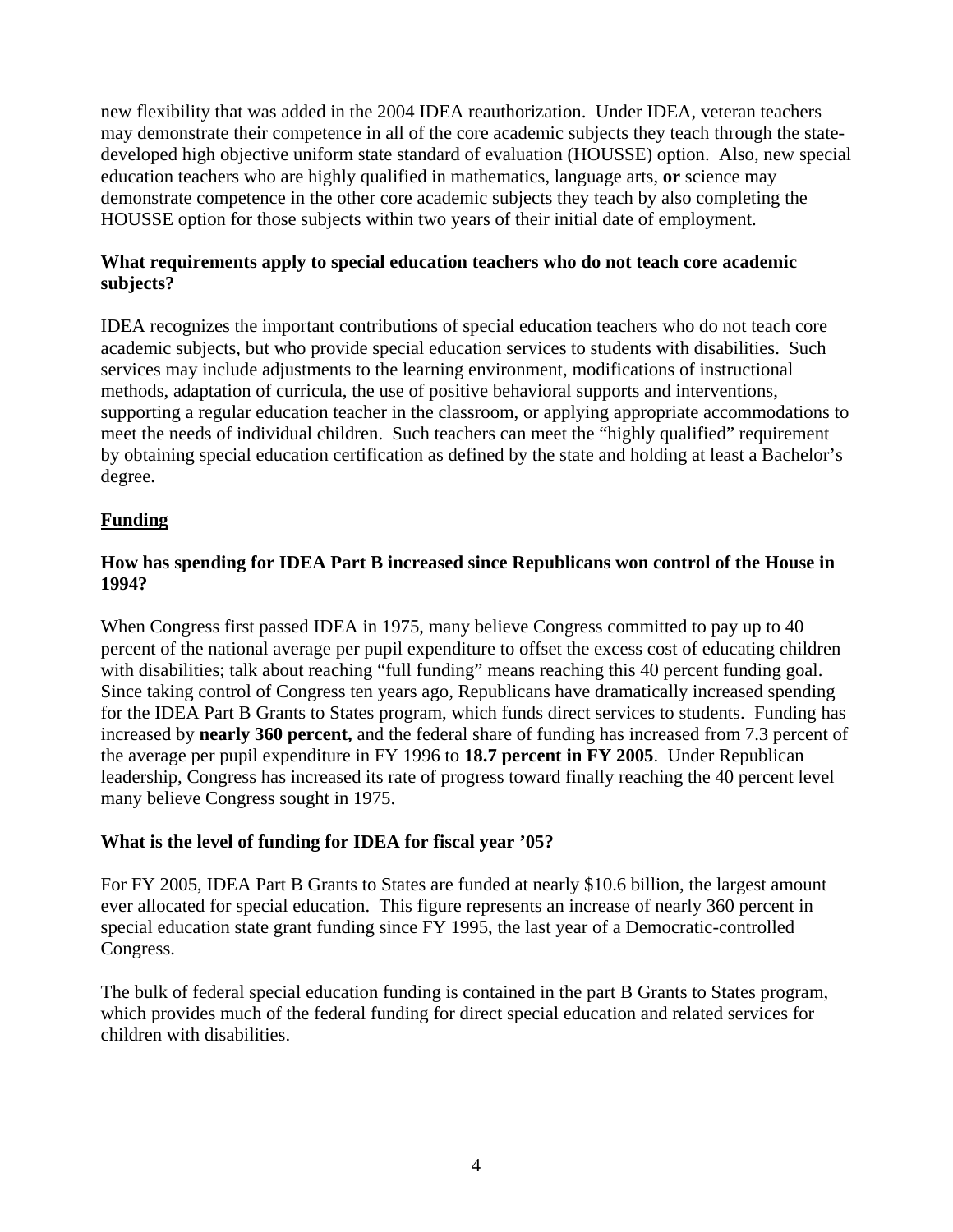#### **What does the President's '06 budget include for IDEA?**

Under President Bush's FY 2006 budget proposal, the IDEA Part B Grants to States program would receive \$11.1 billion, a \$508 million increase over FY 2005 levels. By devoting a significant amount of federal funds to IDEA, local schools will have greater discretion over how to spend local education funds, including how to fund school construction, teacher hiring, professional development, and the many other needs facing most local school districts.

#### **Are local educational agencies (LEAs) allowed to reduce their own spending?**

Yes. As a result of the significant increases in federal funding for IDEA and the maintenance of effort requirements, local educational agencies (LEAs) have been required to maintain artificially high levels of funding on special education, even as the federal share has increased. Accordingly, the reauthorized IDEA allows LEAs to reduce their own local spending on special education by an amount equal to 50 percent of the increase in federal funding from one year to the next. This will give local communities greater control over how their own, local dollars are spent on education.

For example, if the LEA receives an increase of \$5,000 in federal funds over its allocation from the previous year, the LEA will be able to reduce its own local funding by \$2,500. However, if the LEAs allocation of federal funds does not increase, then the LEA will not be able to reduce its local spending in that year.

Any reduction in the maintenance of effort level is permanent, so LEAs will be able to plan accordingly in making decisions about whether to use this authority and how to develop their own budgets and spending decisions. It is important to note, however, that the LEA still has the obligation to provide a free appropriate public education to students with disabilities.

#### **Can schools provide additional services to children before they are identified as needing special education? What activities can local educational agencies (LEAs) support with early intervening funds? Are LEAs required to support these activities?**

IDEA allows local educational agencies (LEAs) to use up to 15 percent of their total federal IDEA funding to provide services to students before they are identified as having a disability. This will allow LEAs to use their funds with flexibility and creativity to address difficulties young children may have; prevent a disability from developing; reduce the severity of any potential disability; or identify children earlier as needing to undergo the evaluation process of IDEA.

This is an optional activity at the local level. LEAs can choose whether to conduct this activity, and the authority and responsibility is intentionally broad and expansive. LEAs can use early intervening funds to support professional development activities, educational supports and services, positive behavioral supports and evaluations, or other activities to help children succeed in the general education curriculum.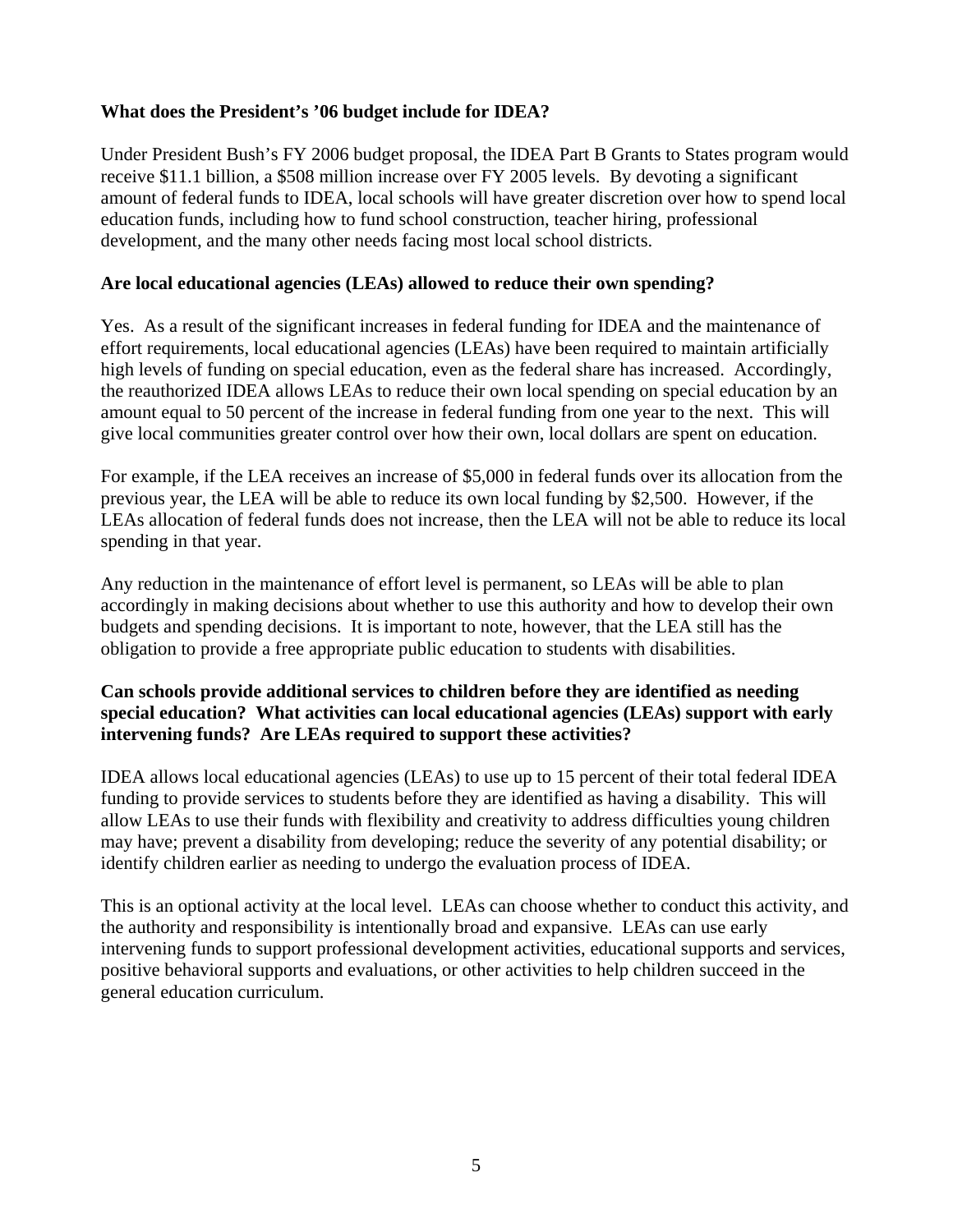#### **Private Schools**

#### **What rights are provided to children with disabilities, and their parents, who voluntarily enroll in private schools?**

Children with disabilities should not be excluded from special education evaluations or services simply because their parents choose to place them in private schools. Therefore, under IDEA children with disabilities who are enrolled in private schools by their parents are entitled to evaluations and, if necessary, special education and related services from the local educational agency (LEA) with jurisdiction over the district in which the private school is located. Such special education and related services must be equitable to what is provided to the LEA's public school children. In addition, the LEA must consult with representatives of the parents and the private schools to ensure that the design and delivery of evaluations and special education and related services meet the children's needs.

#### **What are the obligations of local educational agencies (LEAs) in providing for children with disabilities who are enrolled by their parents in private schools?**

Local educational agencies (LEAs) are required to provide special education and related services for children with disabilities who are enrolled by their parents in private schools located in the school district served by the LEA. LEAs can provide services, including direct services, such as professional development for teachers, physical therapy, occupational therapy, and provide educational materials in specialized formats. Funds for these services must be equal to a proportionate amount of the federal funds made available to the LEA under part B of IDEA as related to the number of private school students located in the LEA. State and local funds may be used to supplement federal funds, but may not be used in place of federal money to comply with this requirement.

Special education and related services may be provided to children with disabilities on the premises of private schools to the extent consistent with state and federal law or, when appropriate, at a location and in a manner deemed appropriate by the LEA in consultation with representatives from the private schools and the parents. Special education and related services must be provided by employees of a public agency or through contract by the public agency with another entity, and be secular, neutral, and non-ideological. The funds used to provide the special education and related services must be controlled and administered by a public agency. In addition, the LEA must provide the state educational agency (SEA) the number of children enrolled by their parents in private schools evaluated by the LEA, the number of such children determined to be children with disabilities, and the number of children served.

#### **Charter Schools**

#### **Are charter schools required to serve students with disabilities?**

Yes. Charter schools are required to serve children with disabilities in accordance with IDEA, state law, and the state's charter school statute.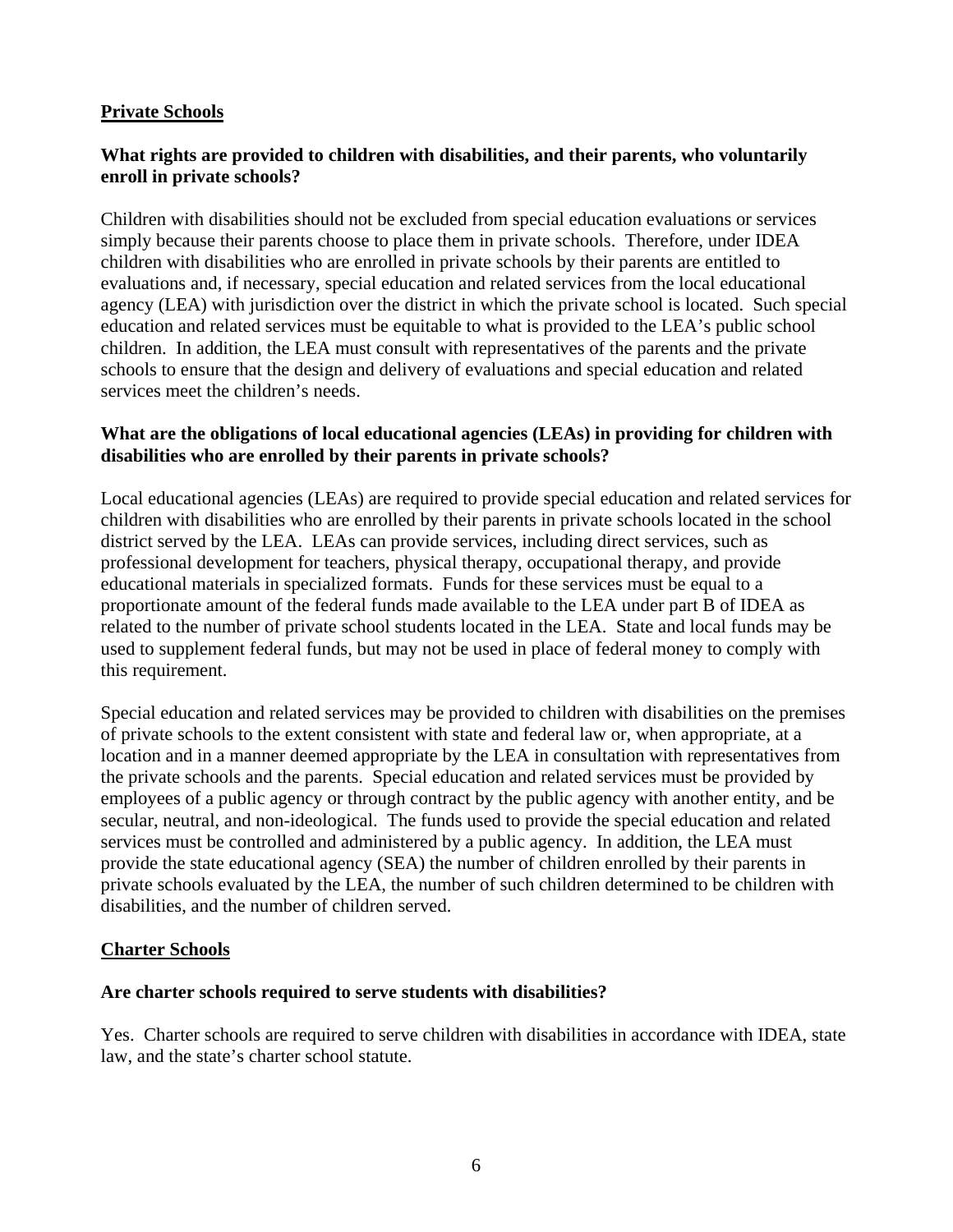#### **How and when must charter schools that are part of a local educational agency (LEA) receive funds?**

A local educational agency (LEA) must provide charter schools in its district with IDEA funds on the same basis that it provides funds to its other public schools, including proportional distribution based on the relative enrollment of children with disabilities. These funds must be distributed by the LEA at the same time as it distributes other federal funds to its other public schools.

#### **Must a local educational agency (LEA) provide services to students with disabilities that are attending charter schools within the LEA?**

If the local educational agency (LEA) has a policy or practice of providing supplementary services, including related services, to its other public schools, then the LEA must also serve children with disabilities attending its charter schools in the same manner and to the same extent, including direct services.

#### **New State Policies**

#### **What are the new requirements to address over-identification of children, particularly minority children, for special education?**

Based on numerous studies and reports, Congress concluded that some students are being inappropriately identified as having a disability, or being identified in the wrong disability category, largely due to their race or ethnicity. This is an unacceptable practice, and states and school districts should take positive steps to eliminate this problem. Accordingly, IDEA requires states to develop policies and procedures to prevent the inappropriate over-identification or disproportionate representation by race and ethnicity of children as having a disability, or as having a particular disability. States are also required to collect and report data on this issue.

Based on these policies and data, states will be required to help LEAs reduce inappropriate identification and over-identification, or disproportionate identification, by reviewing their policies and procedures, updating evaluation and referral procedures, and potentially requiring school districts to use early intervening funds to address the problem. It is important that the Department of Education and the states use their significant flexibility to develop appropriate policies to reduce inappropriate identification and over-identification, or disproportionate identification, without resorting to quotas. For example, states can examine historical trends in districts and review records to ensure that a pattern of over-identification does not inappropriately place a larger number of students of a particular ethnic or racial background in special education.

#### **What are the new requirements about medication for children?**

Parents should not be forced to medicate their children as a condition of the child attending school, and school personnel should not attempt to make medical diagnoses that should rightly be made by trained medical personnel. To ensure the rights of parents are protected, the law requires that each state prohibit state and local educational agency personnel from requiring a child to obtain a prescription for a controlled substance as a condition of attending school, receiving services, or receiving an evaluation for a disability. This requirement was included to ensure that parents are not coerced into placing their children on certain drugs (e.g., Ritalin) so that their children can go to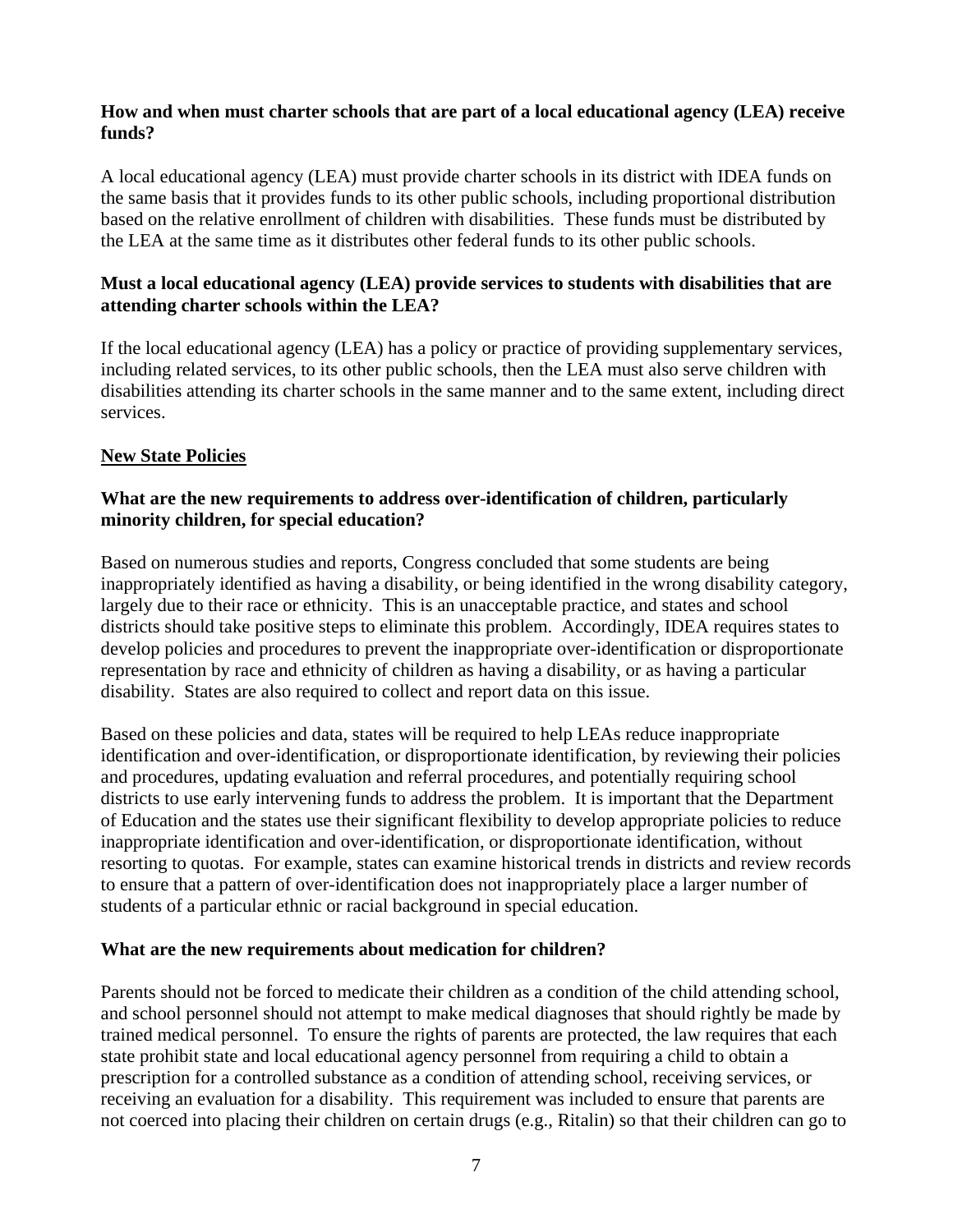school. School personnel are not licensed medical practitioners, and should not be making medical decisions or imposing such decisions on parents.

The law does allow school personnel to continue to share observations about a child's academic achievement, functional performance, or behavior management with parents so that parents are aware of the child's performance during the school day. Parents can then use that information and consult with appropriate medical practitioners for more information if they feel medication is necessary or beneficial to helping improve their child's academic achievement.

#### **Does IDEA create a national special education curriculum?**

No. IDEA clearly prohibits the Department from mandating, directing, or controlling the curriculum decisions of state or local educational agencies or the specific instructional content, academic achievement standards, assessments, or programs of instruction. The federal government plays a supporting role in funding education and shaping overall policy goals, but these important decisions are appropriately left to states and local school districts.

#### **Individualized Education Program**

#### **What is the timeline for getting a child evaluated for a disability?**

In order for a child to be eligible for special education and related services, the child must first be determined to have a disability. Parents, teachers, or other school officials who suspect that the child may have a disability would request that the child be evaluated by a multi-disciplinary team to determine if the child has a disability and needs special education or related services as a result of the disability. Generally speaking, IDEA requires that a child be evaluated within 60 days once the parent has given consent for the evaluation. States may establish shorter or longer timeframes in their own state legislation or regulation, and those state-developed timelines would be binding.

Exceptions to the timeline exist if the child moves from one district or state to another district or state after the evaluation was requested or if the parent refuses to make the child available for the evaluation. Under those circumstances, districts are required to make sufficient progress to ensure that a timely evaluation is conducted.

#### **If a child moves from one district to another within the state, does the IEP follow the child?**

No. The new LEA is required to continue to provide a free appropriate public education to the child with a disability including providing services that are comparable to those services outlined in the child's original IEP. The new LEA is not required to implement the pre-existing IEP, but may choose to do so at its own discretion. If the new LEA does not implement that IEP, the new LEA must work with the parent through the IEP Team process to develop an IEP that is consistent with federal and state law.

#### **If a child moves from one state to another, does the IEP follow the child?**

No. The new local educational agency (LEA) in the new state is required to provide a free appropriate public education to the child with a disability including providing services that are comparable to those services outlined in the child's original IEP. The new LEA in the new state is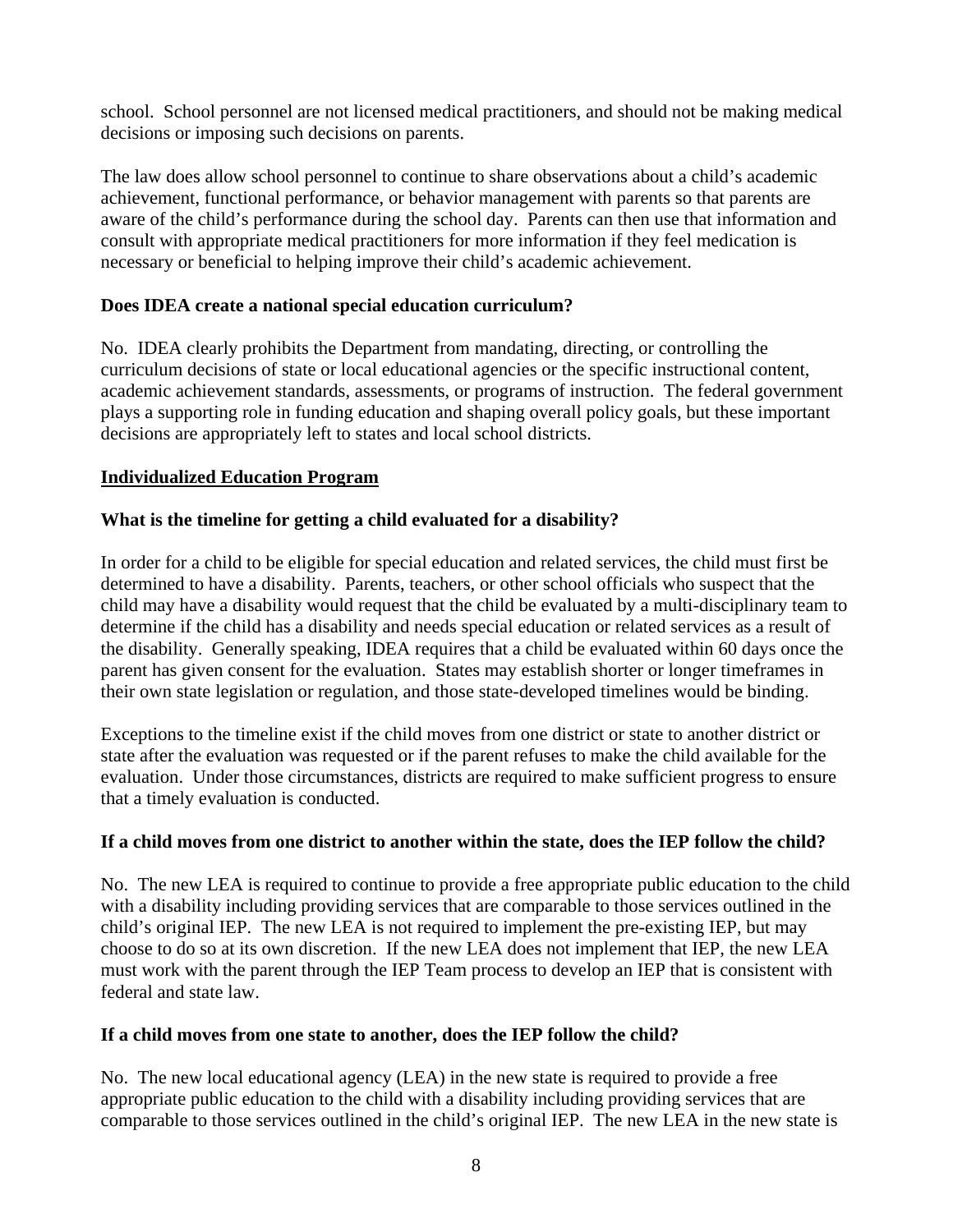not required to implement the pre-existing IEP, but may choose to do so at its own discretion. If the new LEA does not implement that IEP, the new LEA in the new state must work with the parent through the IEP Team process to develop an IEP that is consistent with federal and state law.

Additionally, because definitions of disability and eligibility vary from state to state, the new LEA in the new state may require the child to be evaluated to determine whether the child is eligible to be identified as a child with a disability under state law. If the child is eligible for services under IDEA in the new state, an IEP must be developed and implemented for the child.

#### **What if a parent doesn't provide consent for evaluation or for services?**

If a parent does not provide their consent for an evaluation, the local educational agency (LEA) does have the authority to use the due process procedures to seek an order from a hearing officer requiring an evaluation. LEAs should use this authority sparingly.

If a parent does not provide their consent for the provision of services, no special education or related services may be provided. The right of a parent to decide what educational services their child receives cannot be overturned using IDEA's due process procedures. If a parent indicates that they will refuse both consent for evaluations and consent for services, nothing in IDEA requires that an LEA use the due process procedures to proceed through the evaluation phase.

#### **What methods are local educational agencies (LEAs) allowed to use to identify a child as having a specific learning disability?**

Almost half of the students identified as being disabled under IDEA are placed in the category of 'specific learning disability.' In order to eliminate out-dated methods of determining whether a child actually has a specific learning disability, and to respond to the need to identify children before they start to fail academically because of their disability, IDEA allows local districts significant new flexibility in developing appropriate methods of determining whether a child has a specific learning disability. However, IDEA does prohibit states from requiring that LEAs routinely use an IQ test as a part of the determination of specific learning disabilities. This means that the IQachievement discrepancy model in which a specific learning disability is identified when there is a discrepancy between achievement and intellectual ability cannot be mandated. States and LEAs are encouraged to look to research-based practices, especially models using response-to-intervention strategies, to determine whether a child has a specific learning disability. The Department of Education will develop guidance and provide technical assistance to states and LEAs using effective, scientifically-based research to help states and LEAs develop effective models of identification practices.

#### **Must all children with disabilities participate in state assessments?**

Yes. Under the No Child Left Behind Act (NCLB), for the first time ever states and local schools are held accountable for ensuring all children – including children with disabilities – are learning. Children with disabilities must be included in the assessment system required under the No Child Left Behind Act and schools must report their results through NCLB's adequate yearly progress structure. IDEA requires that the IEP Team determine how the child with a disability is assessed, not whether the child is assessed. IDEA recognizes that children learn in different ways, with different methods of instruction and assessment. The IEP Team is required to determine which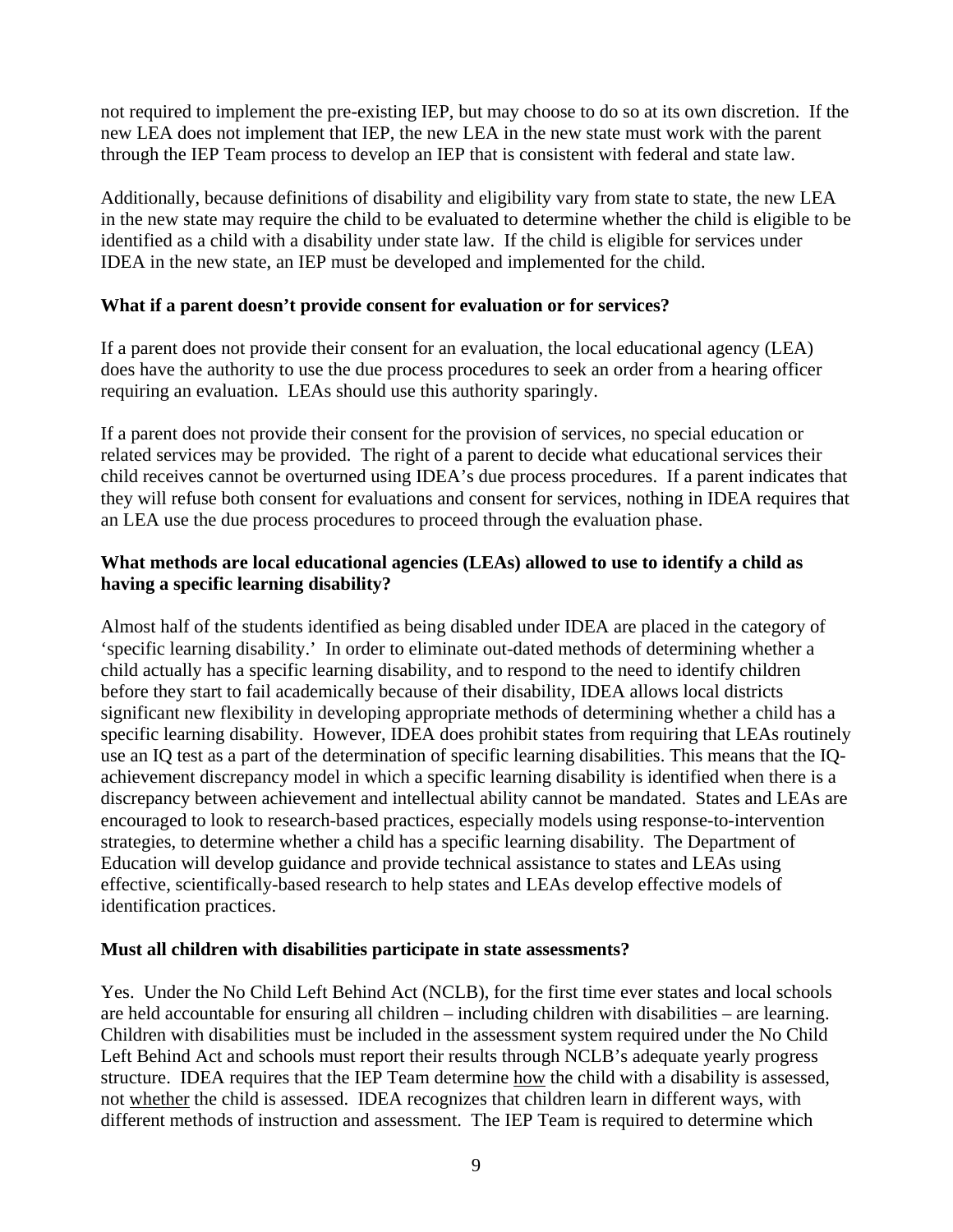accommodations are necessary, how to instruct the child, and how to assess the child. The IEP Team can have a child with a disability take the regular state assessment; the regular state assessment with appropriate accommodations such as Braille, additional time, or having the instructions read to the child multiple times; an alternate assessment aligned to grade level standards; or an alternate assessment aligned to alternate achievement standards. This array of assessment opportunities ensures that all students with disabilities can be assessed appropriately for individual and systemic accountability efforts.

#### **Should all states have alternate assessments?**

Yes. IDEA builds on the education reforms of the past decade by allowing states to develop appropriate alternate assessments aligned to grade level standards for students with disabilities so that they can demonstrate what they know. Since 1997, IDEA has required that all states have alternate assessments. In 2004, IDEA was updated to allow states to develop alternate assessments tied to alternate achievement standards to allow for maximum flexibility in appropriately assessing students with disabilities. However, all decisions about which assessment a child with a disability should take are to be made by the IEP Team.

#### **Is there a conflict between IDEA and NCLB on assessments for students with disabilities?**

No. IDEA and NCLB work in concert to ensure that students with disabilities are included in assessments and accountability systems. While IDEA focuses on the needs of the individual child, NCLB focuses on ensuring improved academic achievement for all students.

#### **Is the IEP required to include benchmarks and short term objectives for all students with disabilities?**

No. IDEA was updated to be aligned carefully with NCLB to ensure that parents of students with disabilities get access to the same level of information about their children's academic performance as all other students. For most students with disabilities, the IEP Team will include a statement of the child's current performance, establish annual goals, describe how those goals will be measured, and establish a reporting cycle similar to all other students.

However, for those students with disabilities taking an alternate assessment aligned to alternate achievement standards, the IEP Team will be required to include benchmarks and short-term objectives. Since these students will typically not perform at or near grade-level, measuring their progress requires a different approach that can be accommodated through the use of benchmarks and short-term objectives.

#### **Who has to be part of the IEP Team?**

The IEP Team is responsible for developing the IEP and ensuring its effective implementation so that the child can receive special education and related services. The IEP Team must include the parents of the child with a disability, a regular education teacher (if the child is participating in the regular education environment), a special education teacher, and a representative of the school district. In addition, the parent and the school district can agree to add other members knowledgeable about related services or with expertise about the child.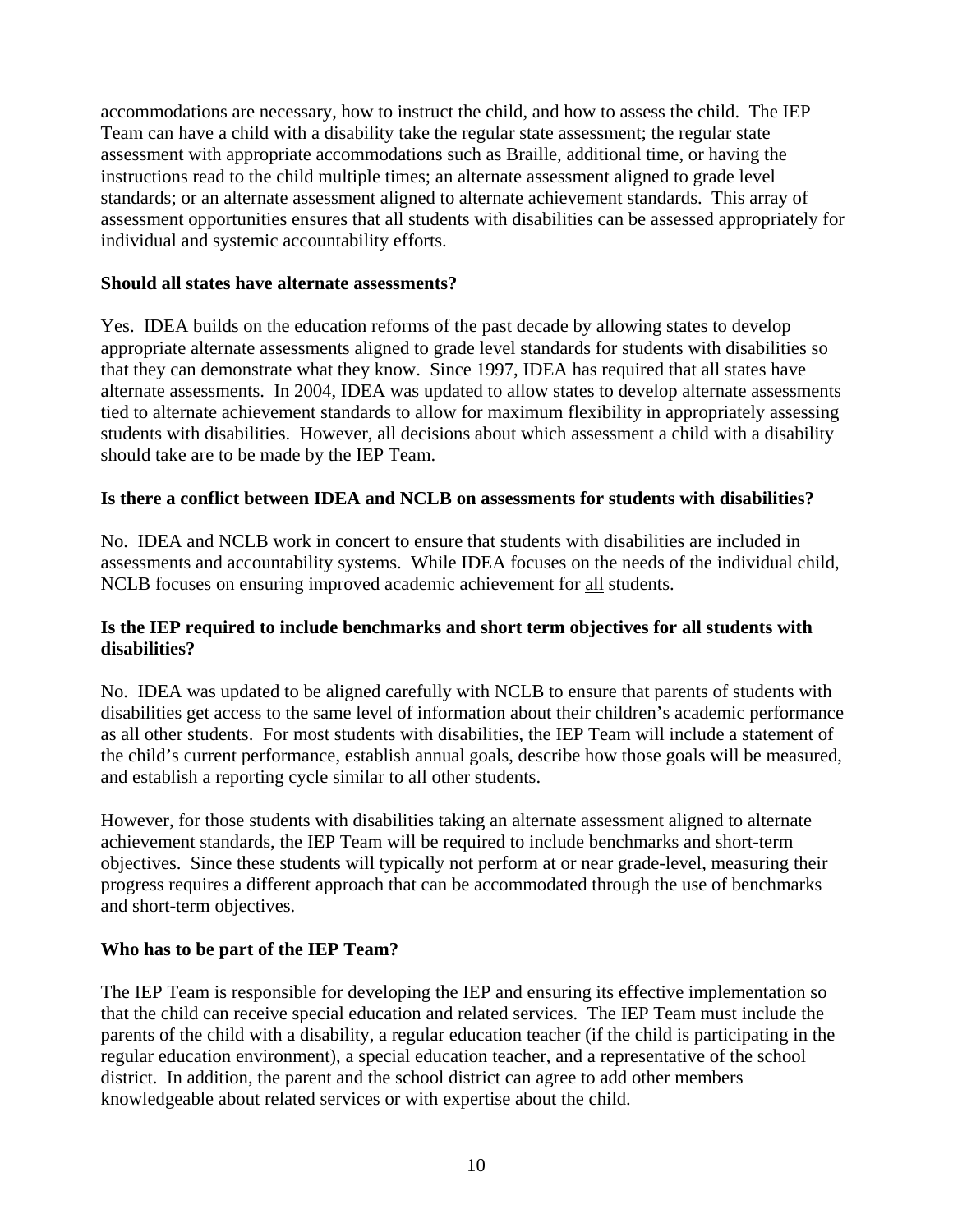#### **Do IEP Team members need to be at every meeting?**

To provide efficient and effective use of IEP Team meetings, the parent and the LEA may agree to excuse any member of the IEP Team from the IEP Team meeting if their area of curriculum or related services is not being addressed.

The parent and the LEA may also agree to excuse any member of the IEP Team from the IEP Team meeting if their area of curriculum or related services is being addressed, but the Team member will be required to submit their input in writing to the parent and the LEA prior to the IEP Team meeting.

The parent must provide written consent to the excusal of any IEP Team member.

#### **Can the IEP be amended without reconvening the whole IEP Team?**

Yes. To provide greater flexibility for parents and schools, IDEA allows the parent and the LEA to agree to amend or modify the IEP without reconvening the whole IEP Team. Such an amendment or modification must be in writing to clearly lay out what has been modified or amended.

#### **Can IEP Teams use modern technology to develop the IEP and conduct meetings?**

Yes. In order to facilitate the meeting process, reduce paperwork, and make meetings more efficient, IDEA allows IEP Teams to use computers to develop an IEP for a child with a disability instead of using typewriters or written documents. Additionally, to better accommodate busy work schedules for parents and school personnel, IDEA allows the parents to agree to use conference calls, video conferencing, or other alternative means of participation to conduct IEP meetings and other meetings required under IDEA, including resolution session meetings.

#### **Procedural Safeguards**

The procedural safeguards of IDEA provide the foundation for ensuring access to a free appropriate public education. Procedural safeguards provide the ability of parents to understand the rights of their child, facilitate communication between parents and schools, and detail the due process procedures if a complaint about the implementation of the Act as it relates to an individual child. The procedural safeguards section of the Act also includes the discipline provisions.

#### **What is the procedural safeguards notice? When must it be provided?**

The procedural safeguards notice is a copy of the procedural safeguards available to parents and children with disabilities. IDEA requires state and local educational agencies to provide parents with this notice. Generally, the agency is only required to provide the notice once a year. However, the notice must also be provided when parents request an initial evaluation or when a child is initially referred to the agency, the first time parents file any complaint, and whenever parents request the notice.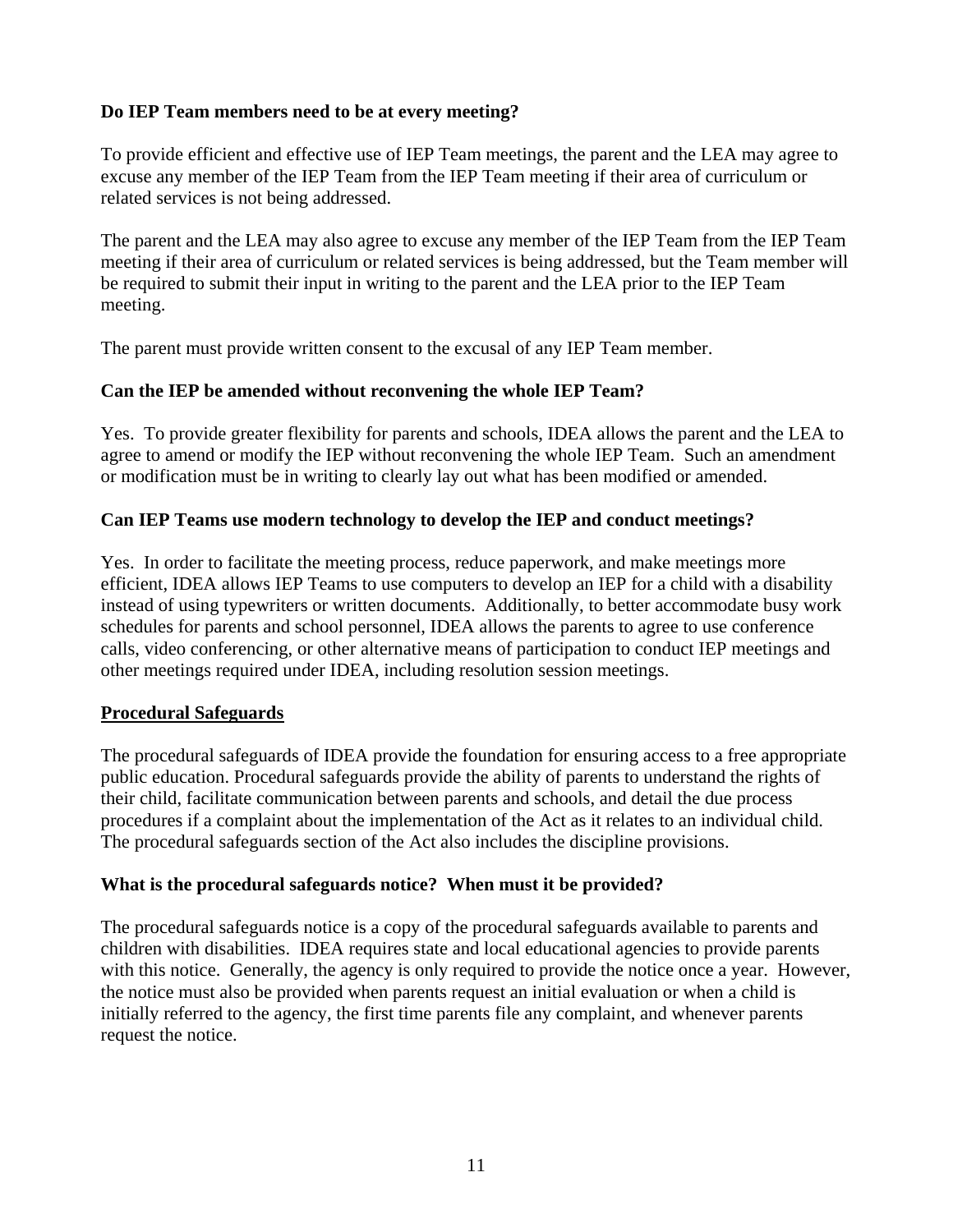#### **Does IDEA place a statute of limitations on when a due process complaint can be filed?**

Yes. While parents are permitted under IDEA to file due process complaints when they feel that their child's rights under IDEA have been violated, any complaints must be filed no later than two years after the violation is alleged to have occurred.

#### **Are there exceptions to the statute of limitations?**

Yes. IDEA provides a number of exceptions to the two year statute of limitations. First, if a state's law provides a different time limit on the presentation of a complaint, that state-imposed limit prevails.

IDEA also provides exceptions to protect the rights of children and their families. If a local educational agency falsely claims that it has resolved the complaint, or withholds information it was required to provide, then the two year statute of limitation does not apply.

#### **What is the due process notice?**

The due process notice is an official complaint from the parent about their child's individualized education program or services provided under IDEA. A party alleging a due process violation under IDEA is required to provide a due process complaint notice to the other party and the state educational agency (SEA). The notice must include the name and home address of the child, the name of the school the child attends, a description of the nature of the problem, and a proposed resolution. The party presenting the complaint must file this notice before a due process hearing can occur.

#### **What actions must the LEA take when it receives a due process notice?**

If the LEA has not provided a prior written notice to the parents regarding the subject matter of the complaint, the LEA must provide a response to the parents within ten days of receiving the due process notice that contains the following:

- an explanation of why the agency proposed or refused to take the action raised in the complaint;
- a description of other options that the IEP Team considered and the reasons those options were rejected;
- a description of each evaluation procedure, assessment, record, or report the agency used as the basis for the proposed or refused action; and
- a description of the relevant factors in the LEA's proposal or refusal.

#### **What if the LEA believes the due process notice is not sufficient?**

If the LEA believes that the due process notice fails to meet the requirements for such a notice, the LEA must notify the hearing officer in writing within fifteen days of receiving the complaint. Hearing officers then have up to five days to determine if the notice meets the requirements. Upon making a determination, the officer must immediately notify all parties in writing of the decision.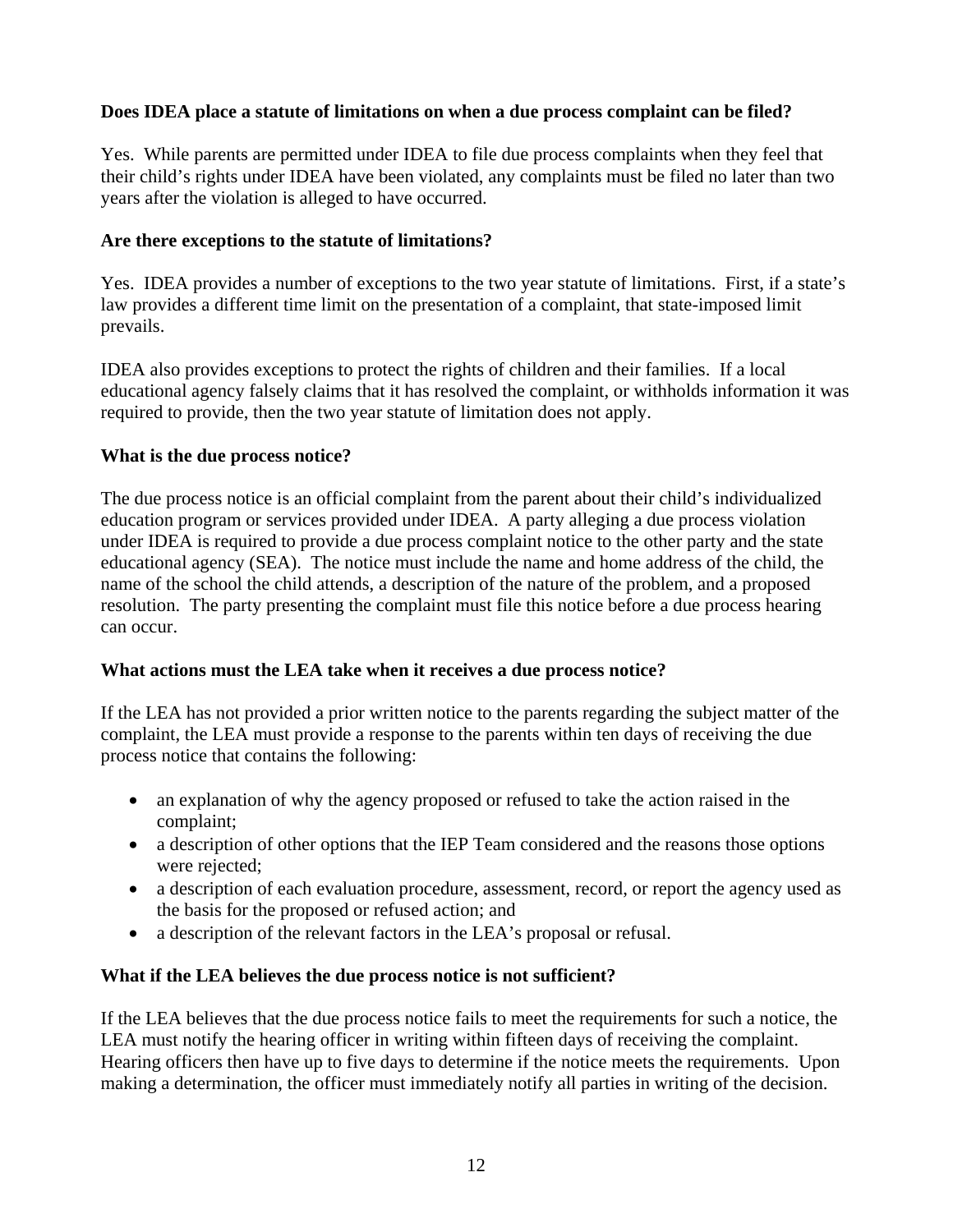If the hearing officer determines that the complaint is sufficient, the LEA must respond to the complaint. If the hearing officer determines that the complaint is not sufficient, the parent has the opportunity to resubmit a new complaint and the timelines start over.

#### **Does IDEA allow a party to amend its due process notice after the notice has been delivered to the hearing officer and other party?**

The due process complaint notice may be amended if the other party consents to the amendment in writing and is given the opportunity to resolve the complaint through the resolution session. The hearing officer may also allow a due process notice to be amended, but only if the amendment is made more than five days before the due process hearing. When a due process complaint is amended, the applicable timeline for a due process hearing begins again when the party files the amended notice.

#### **What requirements apply to a complaint?**

When a parent files a complaint the parent must describe the nature of the problem, relevant facts relating to the problem, and a proposed resolution to the problem.

If the LEA feels that the complaint is not sufficient to inform them about the problem, the LEA has fifteen days from when the parent filed their complaint to ask a hearing officer to decide whether the complaint was sufficient.

The hearing officer has five days to make a determination that the complaint is sufficient. If the hearing officer decides that the complaint is not sufficient, the complaint is returned to the parent, and the parent is able to file a new complaint with greater specificity and the timeline starts over once a new complaint is filed.

#### **When is mediation allowed?**

To discourage unnecessary and costly litigation, IDEA requires states to establish and implement procedures to allow parties to resolve disputes through a mediation process. Any dispute, including matters that arise prior to the filing of a formal complaint, are eligible for mediation.

Mediation is defined as an attempt to bring about a peaceful settlement or compromise between parties to a dispute through the objective intervention of a neutral party. Mediation is an opportunity for parents and school officials to sit down with an independent mediator and discuss a problem, issue, concern, or complaint in order to resolve the problem amicably without going to due process. Mediation can be initiated at any time, if both parties agree, to expedite the development of a solution.

#### **What requirements must states meet in developing mediation procedures?**

To ensure that the mediation process is a valuable alternative to litigation, IDEA contains guidelines states must follow in developing a mediation program. First, mediation must be voluntary for both parties. Second, mediation may not be used to deny or delay a parent's right to a due process hearing, or to deny other rights guaranteed under IDEA. And, third, mediation must be conducted by a qualified and impartial mediator who is trained in effective mediation techniques.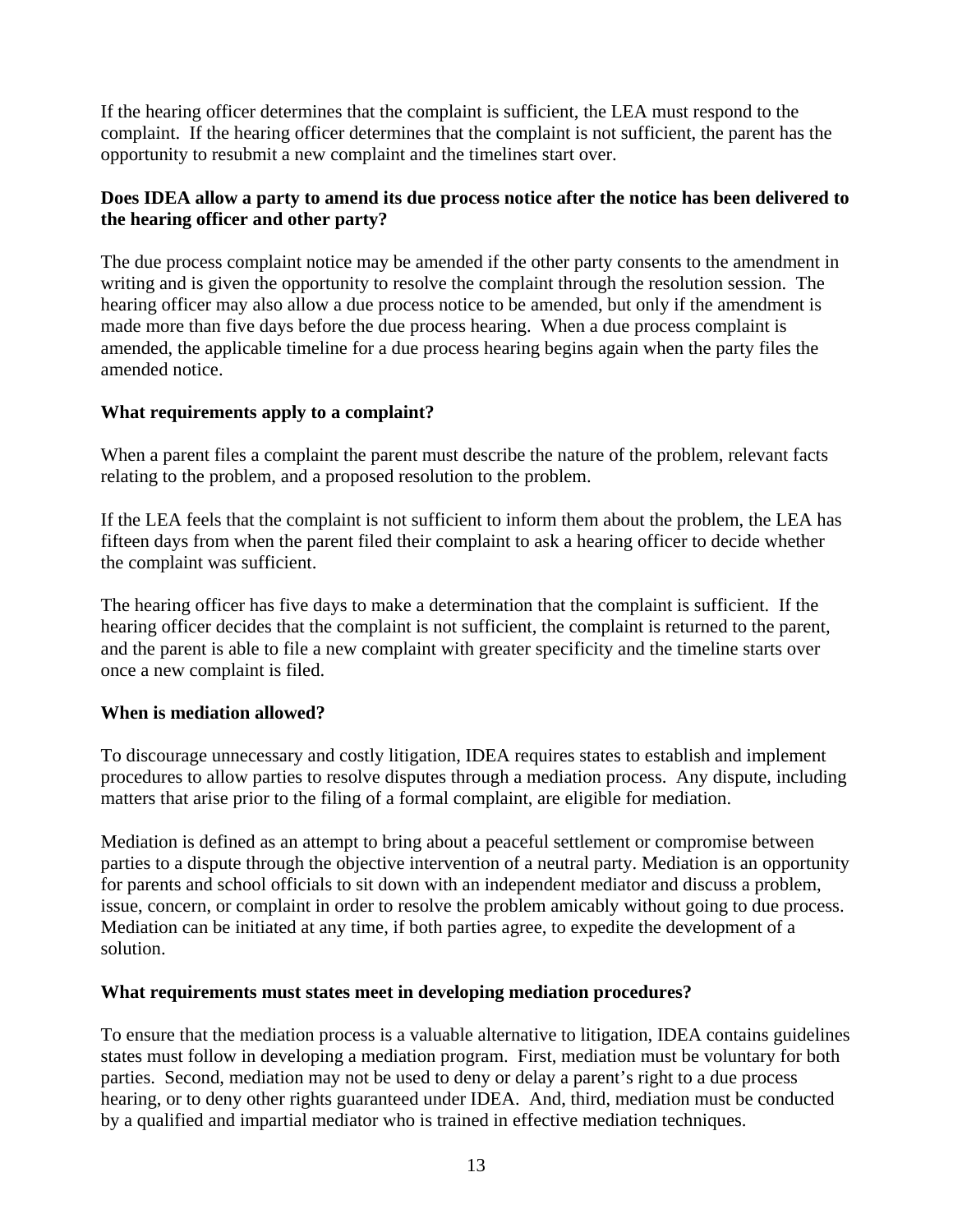#### **Can state educational agencies (SEAs) or local educational agencies (LEAs) actively encourage parents and schools to participate in mediation?**

Yes. IDEA allows state and local educational agencies to provide parents and schools that choose not to participate in mediation the option of meeting with a disinterested party who may encourage the use and explain the benefits of mediation. Such a meeting must be convened at a time and location that is convenient for the parents. The disinterested party must be under contract with a parent training and information center, community parent resource center, or an appropriate alternative dispute resolution entity.

#### **How does IDEA make mediation a viable alternative to parents and schools?**

IDEA requires states to pay for the mediation process and to maintain a list of qualified mediators who are knowledgeable about the laws and regulations pertaining to the provision of special education and related services. The state must also ensure that each mediation session is scheduled in a timely manner and held in a location that is convenient for the parties involved.

#### **Does mediation produce a legally binding resolution?**

Yes. If the parties resolve the complaint, they must execute a legally binding agreement. The agreement explains the resolution and states that all discussions that occurred during the mediation process will remain confidential and may not be used as evidence in any subsequent due process hearing or civil proceeding; contains signatures from both the parent and a representative of the state or local educational agency who has the authority to legally bind the agency; is enforceable in any state court of competent jurisdiction or in a U.S. district court.

#### **What is the impartial due process hearing?**

Whenever parents or the local educational agency (LEA) file a complaint related to the provision of special education and related services to a child with a disability, the party filing the complaint has the opportunity for this hearing. The hearing is conducted by the state educational agency (SEA) or LEA, depending on state law, and is meant to provide the parties a fair, impartial venue for resolving the issues contained in the complaint.

#### **What is the resolution session?**

A resolution session is a new provision created under the 2004 IDEA reauthorization, which provides an opportunity for parents and local educational agencies (LEAs) to resolve any issues in the complaint in an efficient and effective manner so that parents and LEAs can avoid due process hearings and provide immediate benefit to the child. Within 15 days of when a complaint is filed, and prior to a due process hearing, the LEA must convene a resolution session between the parents and the relevant members of the IEP Team who have specific knowledge of the facts contained in the complaint (as determined by the LEA and the parents).

The resolution session must include a representative of the LEA who has decision making authority on behalf of the agency, but may not include an attorney for the LEA unless the parent is also accompanied by an attorney. The session provides an opportunity for the party who filed the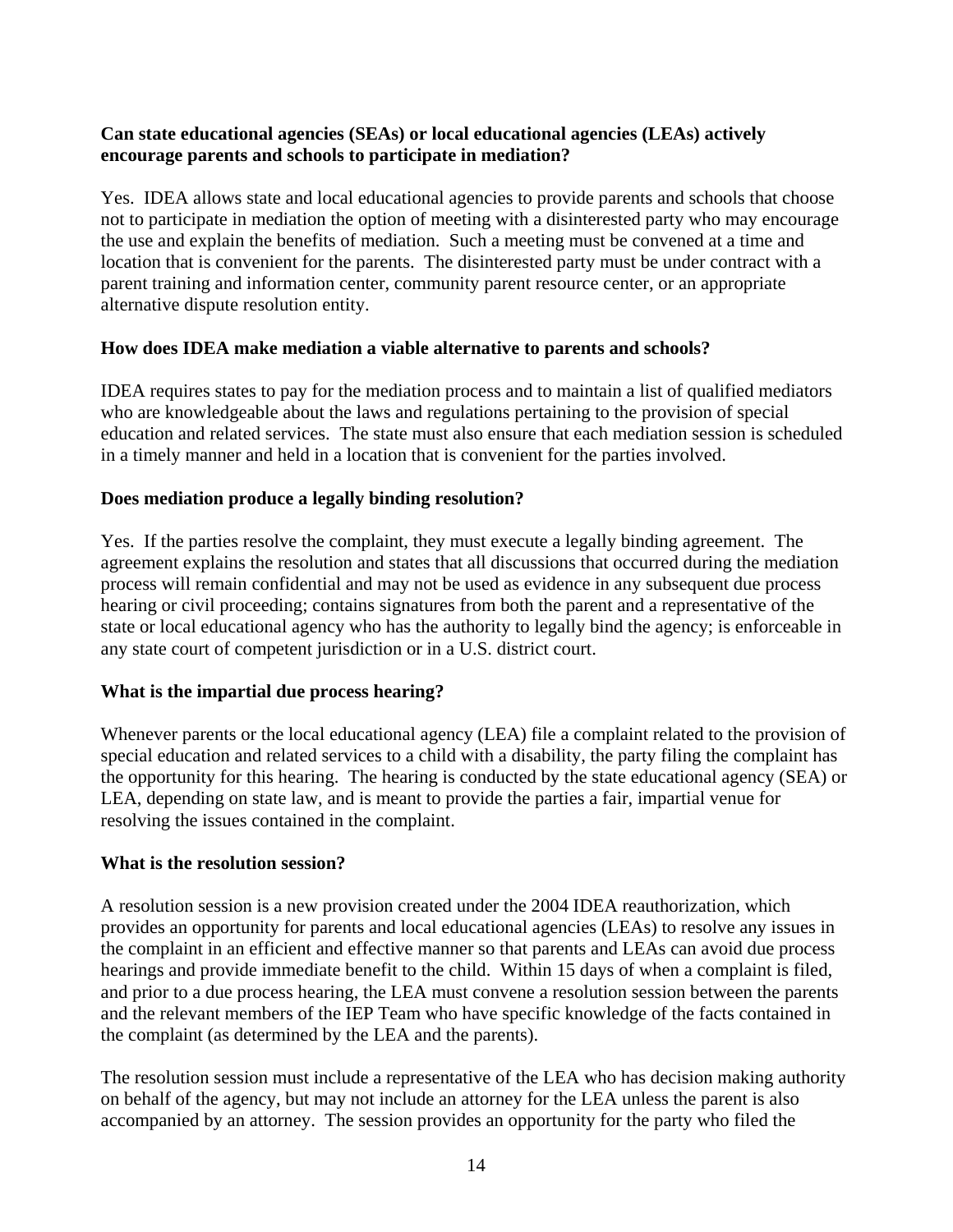complaint to discuss that complaint and the facts forming the basis of it, and an opportunity for the responding party to resolve the complaint.

If the parties reach agreement through this process, they must execute a legally binding agreement that is signed by the parents and a representative of the LEA with the authority to legally bind the LEA, and that is enforceable in any state court of competent jurisdiction or district court of the United States. Either party may void the agreement up to three days after its execution.

In the event the complaint is not resolved through this process, the parties may then proceed to a due process hearing. The parties may agree not to conduct the resolution session if both agree in writing or decide to use mediation.

#### **What topics may be covered during the due process hearing?**

The due process hearing is limited to those issues covered in the complaint. The party requesting the hearing can only raise other issues if the other party agrees. The party filing the complaint should consolidate multiple issues into one complaint when possible.

#### **Who presides over the due process hearing? What qualifications must he or she meet?**

An impartial hearing officer presides over the due process hearing. The hearing officer must not be an employee of the state or local educational agency involved in the education of the child and must not have a professional or personal interest that conflicts with his or her objectivity in the hearing. The hearing officer must know and understand IDEA, federal and state regulations pertaining to IDEA, and legal interpretations of IDEA by the courts. The hearing officer must also be able to conduct hearings and render decisions in accordance with standard legal practice.

#### **On what does a hearing officer base his or her decisions?**

In general, a hearing officer's decision should be made on substantive grounds based on a determination of whether the child received a free appropriate public education (FAPE). If the complaint alleges procedural violations, the hearing officer may find that the child did not receive a FAPE only if the procedural violations impeded the child's right to a FAPE, significantly impeded the parents' opportunity to participate in the decision making process regarding the provision of a FAPE for the child, or deprived the child of educational benefits. However, a hearing officer can order the LEA to comply with procedural requirements even if noncompliance does not result in a failure to provide a FAPE.

#### **When a parent files a complaint, how long does the LEA or SEA have to resolve the complaint?**

The LEA must convene the resolution session within 15 days of receiving a complaint. If the LEA has not otherwise resolved the complaint within 30 days of receiving it, the due process hearing may then occur.

Once the LEA has failed to resolve the complaint within 30 days and a due process hearing is required, the SEA must conduct the hearing and mail a written copy of the hearing officer's final decision to all parties involved.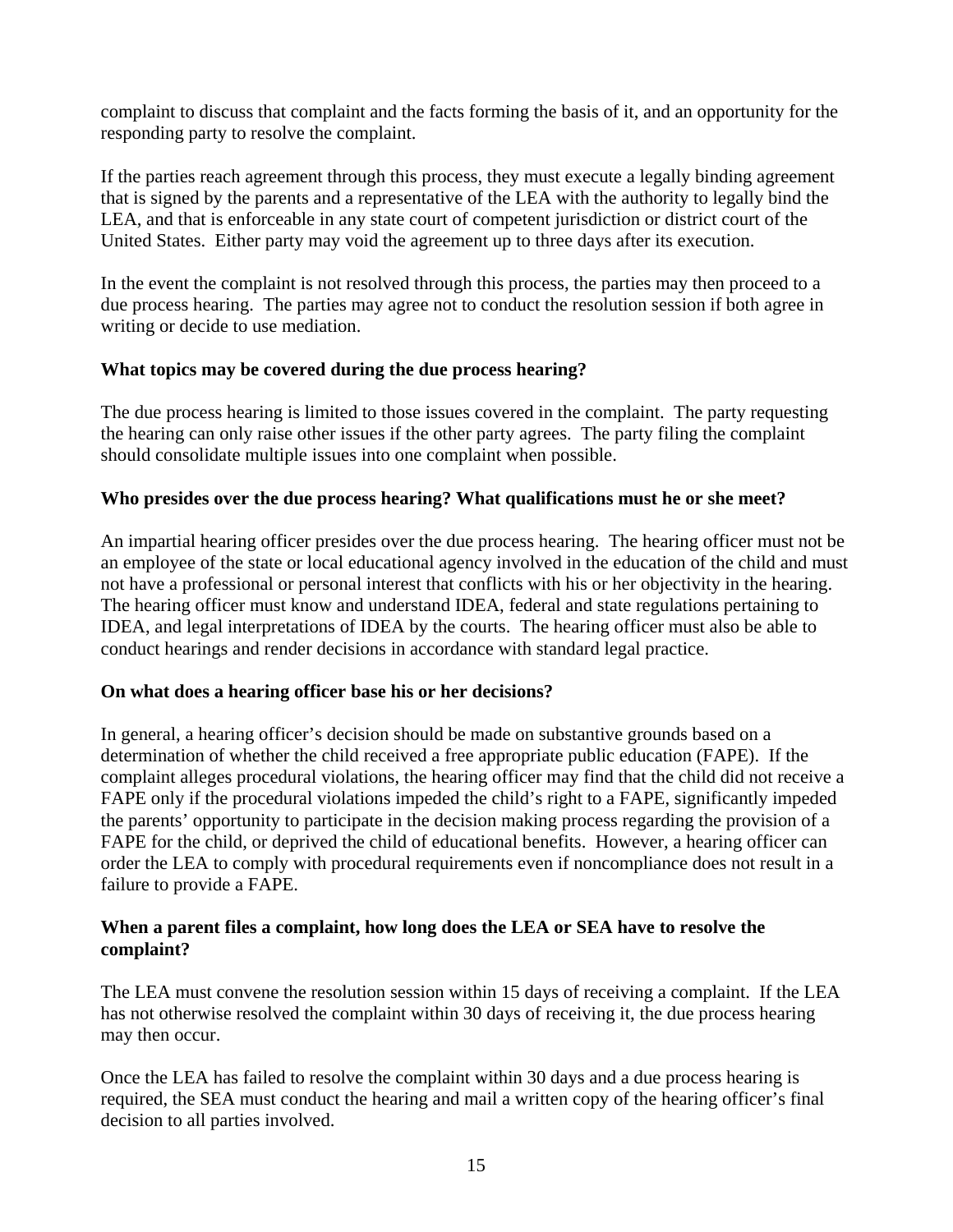#### **How long does a party have to request a hearing after the alleged violation occurs?**

The party requesting the hearing must submit the request within two years of when the alleged violation occurred. If state law provides for a different timeline, the state law prevails. The timeline does not apply to parents if the LEA falsely claims that it has resolved the complaint or withholds information it was required to provide.

#### **Are there avenues for appeal when a party disagrees with the hearing officer's decision?**

Yes. When the hearing is conducted by the LEA, either party may appeal the decision to the SEA. The hearing officer conducting the review on behalf of the SEA must conduct an impartial review of the findings and decision and make an independent judgment upon the completion of the review. The SEA must reach a final decision and mail a copy of that decision to both parties.

#### **Does the due process hearing preclude a party from filing a civil action in court?**

No. Any party who disputes the final decision of the hearing officer may bring a civil action in any state court of competent jurisdiction or in a U.S. district court. The party bringing the civil action has 90 days from the date of the hearing officer's final decision to file the claim. If state law provides for a different timeline, the state law prevails.

#### **Can a court award attorneys' fees to the prevailing party in a civil action?**

Yes. U.S. district courts may award reasonable attorneys' fees to prevailing parties (parents, SEAs or LEAs) as part of any settlement of a due process complaint or civil action. Attorneys' fees granted to SEAs or LEAs may only be granted under certain guidelines. First, the parents' attorney may be forced to pay the agency's attorneys' fees when that attorney files a complaint or civil action that is frivolous, unreasonable, or without foundation, or continues to pursue a civil action after the litigation clearly became frivolous, unreasonable, or without foundation. Second, the parents, or their attorney, may be forced to pay the SEA's or LEA's attorneys' fees if the parents' complaint or subsequent civil action was presented for any improper purpose, such as to harass, cause unnecessary delay, or needlessly increase the cost of litigation.

#### **For what services may a prevailing party not be awarded attorneys' fees?**

Not all legal and administrative proceedings and services are eligible for reimbursement. A court may not award attorneys' fees for any services performed subsequent to the time a written offer of settlement is made to the parents if:

- the offer is made in accordance with Rule 68 of the Federal Rules of Civil Procedure;
- in the case of an administrative proceeding, the offer is made more than 10 days prior to the hearing;
- the offer is not accepted within ten days; and
- the court or administrative hearing officer finds that the relief finally obtained by the parents is not more favorable than the offer of settlement.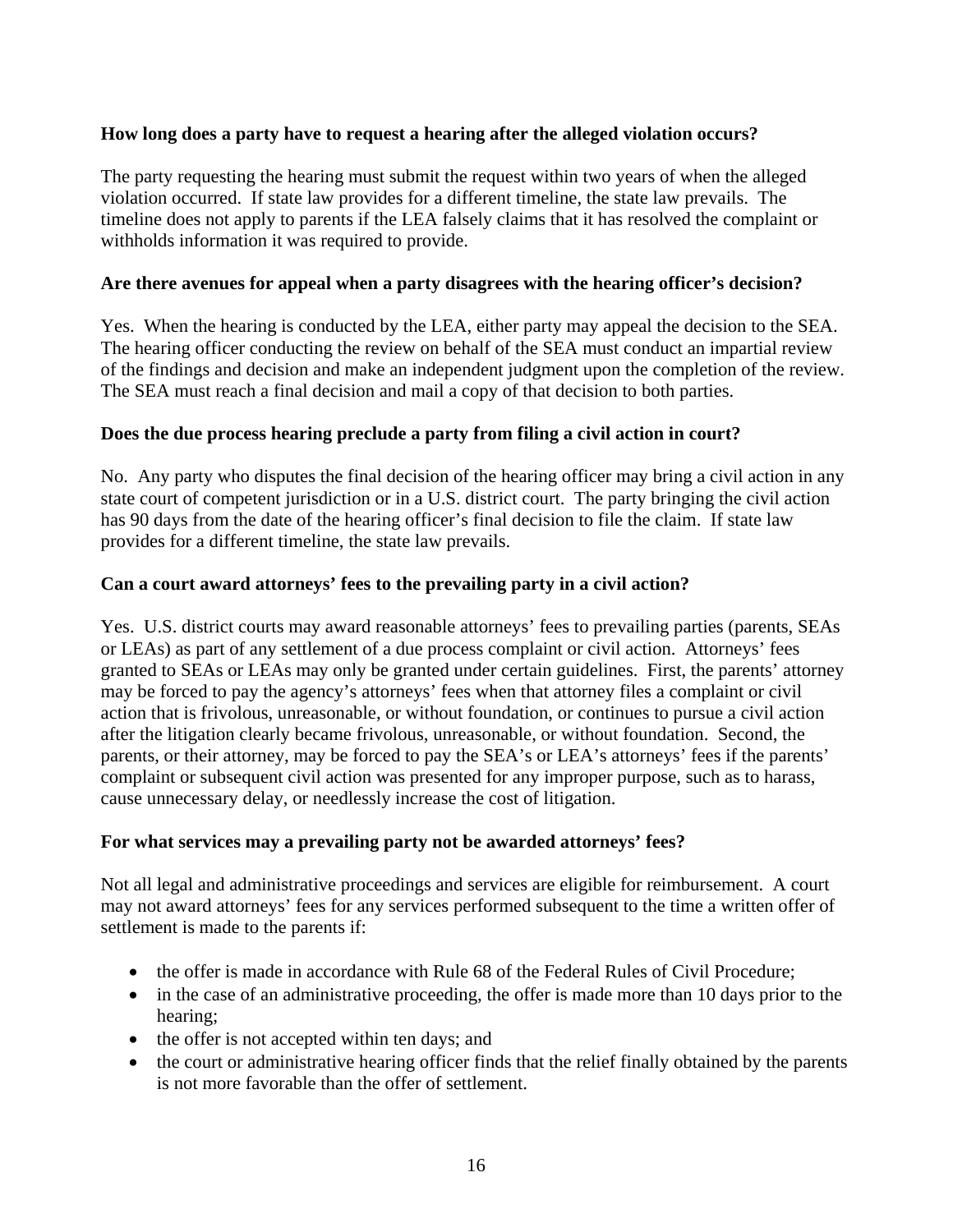However, attorneys' fees may be awarded to parents who were substantially justified in rejecting the settlement offer. Also, IEP Team meetings are not eligible for reimbursement unless the meeting is convened as a result of an administrative proceeding or judicial action, or, at the discretion of the state, for a mediation session. And, attorneys' fees for resolution session meetings are also ineligible for reimbursement.

#### **Can the court reduce the amount of attorneys' fees eligible for reimbursement under certain circumstances?**

Yes. The court is required to reduce the amount of fees eligible for reimbursement when the court finds that any of the following apply:

- the parents, or the parents' attorney, unreasonably protracted the final resolution of a complaint during the course of the administrative proceeding or civil action;
- the amount of the attorneys' fees otherwise authorized to be awarded unreasonably exceeds the hourly rate prevailing in the community for similar services by attorneys of reasonably comparable skill, reputation, and experience;
- the time spent and legal services provided were excessive considering the nature of the administrative proceeding or civil action; or
- the attorney representing the parents did not provide to the LEA the appropriate information in the due process complaint notice.

However, if the court finds that the SEA or LEA unreasonably protracted the final resolution of the administrative proceeding or civil action or violated any of the procedural safeguards provisions, then the above requirements do not apply.

#### **Discipline**

Disciplinary procedures under IDEA have been a source of concern among parents, schools, and disability advocates for years. At issue are concerns about the protection of rights for students, which must be fairly balanced with the ability of school personnel to maintain safety and order in schools for the benefit of all students. The 2004 IDEA reauthorization resulted in significant improvements to discipline provisions in order to add significant clarity and common sense to the discipline provisions within IDEA

#### **In what circumstances do the discipline procedures apply?**

In reauthorizing IDEA, the bipartisan conference committee sought to ensure that schools would be safe for students and teachers, and that discipline problems would be addressed with common sense. The new IDEA helps school personnel ensure school safety and hold students responsible for their actions, while protecting the rights of children with disabilities. The discipline procedures only apply where the discipline infraction results in a change in placement for longer than 10 school days, and was a direct result of the child's disability. Unless a disciplinary infraction is the direct result of a child's disability, the child will be disciplined in the same manner and for the same duration as a non-disabled student.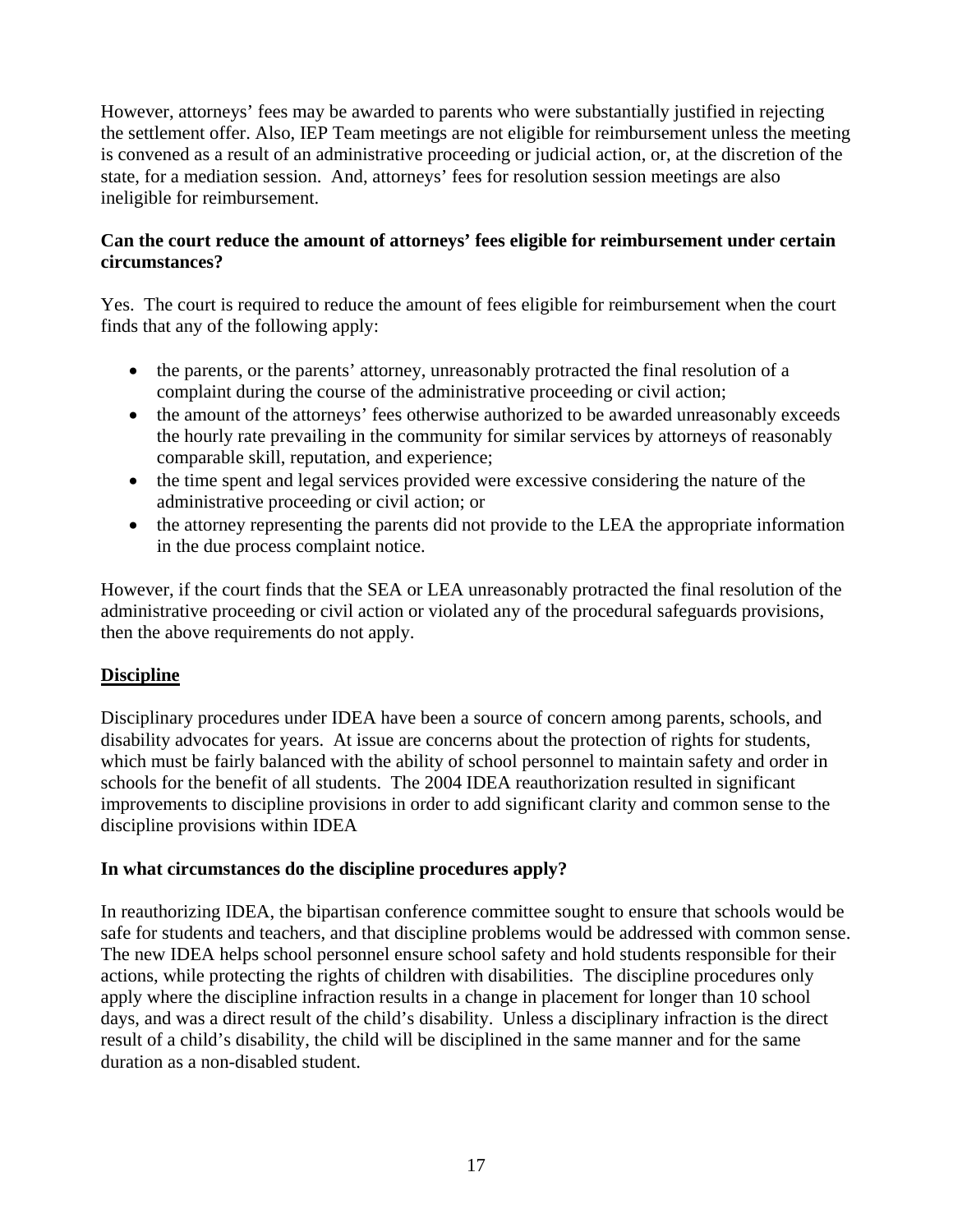#### **Does a school have to discipline a child with a disability in every instance?**

No. When a student has violated a code of conduct, school personnel may consider any unique circumstances on a case-by-case basis to determine whether a change of placement for discipline purposes is appropriate.

#### **Do IDEA discipline procedures apply if the child with a disability will be disciplined for less than 10 school days?**

No. Where the discipline infraction would result in a change in placement for less than 10 school days, the discipline procedures do not apply.

#### **If the discipline infraction of the child relates to drugs, weapons or serious bodily injury, will that child's discipline be handled differently?**

Yes. If the disciplinary infraction involves the serious safety issues of drugs, weapons, or serious bodily injury, the child will automatically be removed from the classroom for up to 45 school days. The child will be placed in an interim alternative educational setting, but will continue to receive educational services to make progress on his or her IEP. Also during this time, a determination will be made as to whether the disciplinary infraction was the direct result of a child's disability.

#### **What process will determine whether the disciplinary infraction was the direct result of a child's disability?**

In order to determine whether the disciplinary infraction was the direct result of a child's disability, the LEA, the parent and the *relevant* members of the IEP Team must determine whether the conduct in question was a "manifestation of the child's disability."This process is called a manifestation determination. The manifestation determination will analyze the child's behavior as demonstrated across settings and across time when determining whether the discipline infraction is a direct result of the child's disability. Previously, the LEA had to prove that the child's action resulting in the discipline infraction *was not* caused by the child's disability. The new IDEA places the obligation on the parent to show that the child's action resulting in the discipline infraction *was* the direct result of the child's disability.

#### **What does the term manifestation of a child's disability mean?**

This term has been significantly changed in this reauthorization. Previously any tangential or attenuated relationship between the discipline infraction and the child's disability was sufficient to determine that the infraction was a "manifestation" of the child's disability. In the new IDEA, the bipartisan consensus acknowledged that "[i]t is the intention of the Conferees that the conduct in question was caused by, or has a direct and substantial relationship to, the child's disability, and is not an attenuated association, such as low self-esteem, to the child's disability." Accordingly, it is now clear in the new IDEA that the disciplinary infraction must be caused by or be the direct result of a child's disability, and not a mere correlation or attenuation.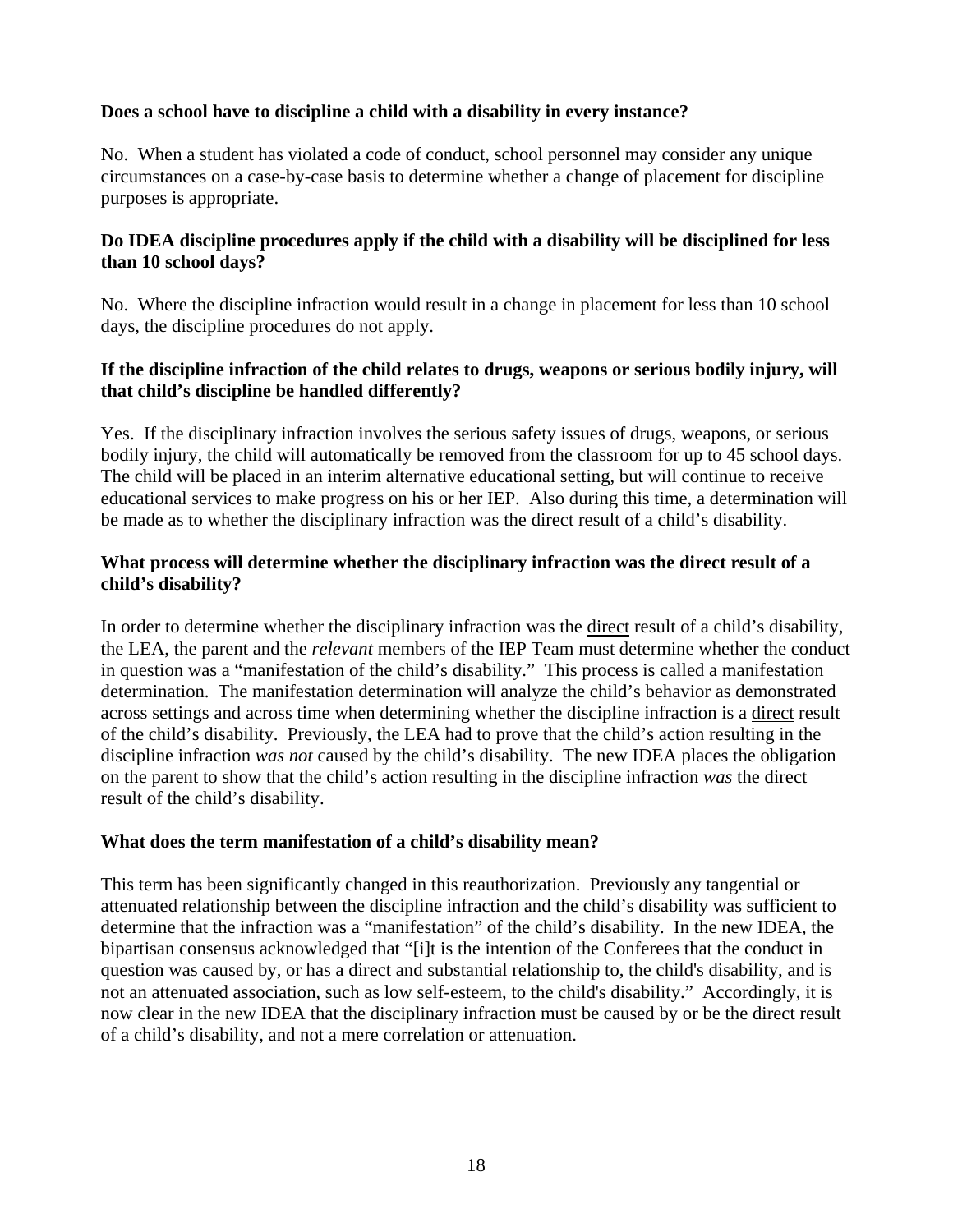#### **Who are the relevant members of the IEP Team when conducting a manifestation determination?**

Depending on the type of discipline infraction, when the infraction occurred and who was present, some members of the IEP Team may not be relevant to the discussion of the discipline event. For example, although transportation is an important issue, if the discipline infraction occurred during the school day, the transportation member would not be relevant to the discussion of the discipline event. Conversely, if the discipline infraction occurred on the school bus, the transportation member may be the relevant member of the IEP Team. Nonetheless, in each instance the relevant members should be determined in collaboration by the parents and LEA.

#### **What services and placement would then be available to the child if the actions are determined to be a manifestation of the child's disability?**

In situations where the local educational agency, the parent and the relevant members of the IEP Team determine that the discipline infraction was the direct result of the child's disability, a child with a disability would not be subject to discipline in the same manner as a non-disabled child. However, such determination is not to say that the child should not be subject to any discipline.

In these situations, the IEP Team shall determine whether a functional behavioral assessment has been conducted and a behavioral intervention plan has been implemented for such child. If the IEP Team finds either that such assessment has not been conducted or a behavioral intervention plan has not been implemented for such child, then both should be completed. Where a behavioral intervention plan has been developed, the IEP Team must review the behavioral intervention plan and modify it, as necessary, to address the behavior. Additionally, unless the parent and the LEA agree to a change of placement, the child must be returned to the placement from which the child was removed.

#### **What services and placement are available to the child if the actions are determined not to be a manifestation of the child's disability?**

Unless a disciplinary infraction is the direct result of a child's disability, the child will be disciplined in the same manner and for the same duration as a non-disabled student. The child may be placed in an interim alternative educational setting. However, if the suspension is for longer than 10 school days, the child will continue to receive educational services to make progress on his or her IEP.

#### **Can a parent appeal the decision regarding manifestation?**

Yes, if the parent of a child with a disability disagrees with the manifestation determination or placement, the parent may request a hearing. At such hearing (as for the manifestation determination), the obligation is on the parent to show that the child's action resulting in the discipline infraction was the direct result of the child's disability.

#### **Where will the child receive services while the appeal is pending?**

Previously during appeals, a child with a disability remained in the original placement. This was called the "stay put" requirement. The new IDEA eliminates the "stay put" requirement. Now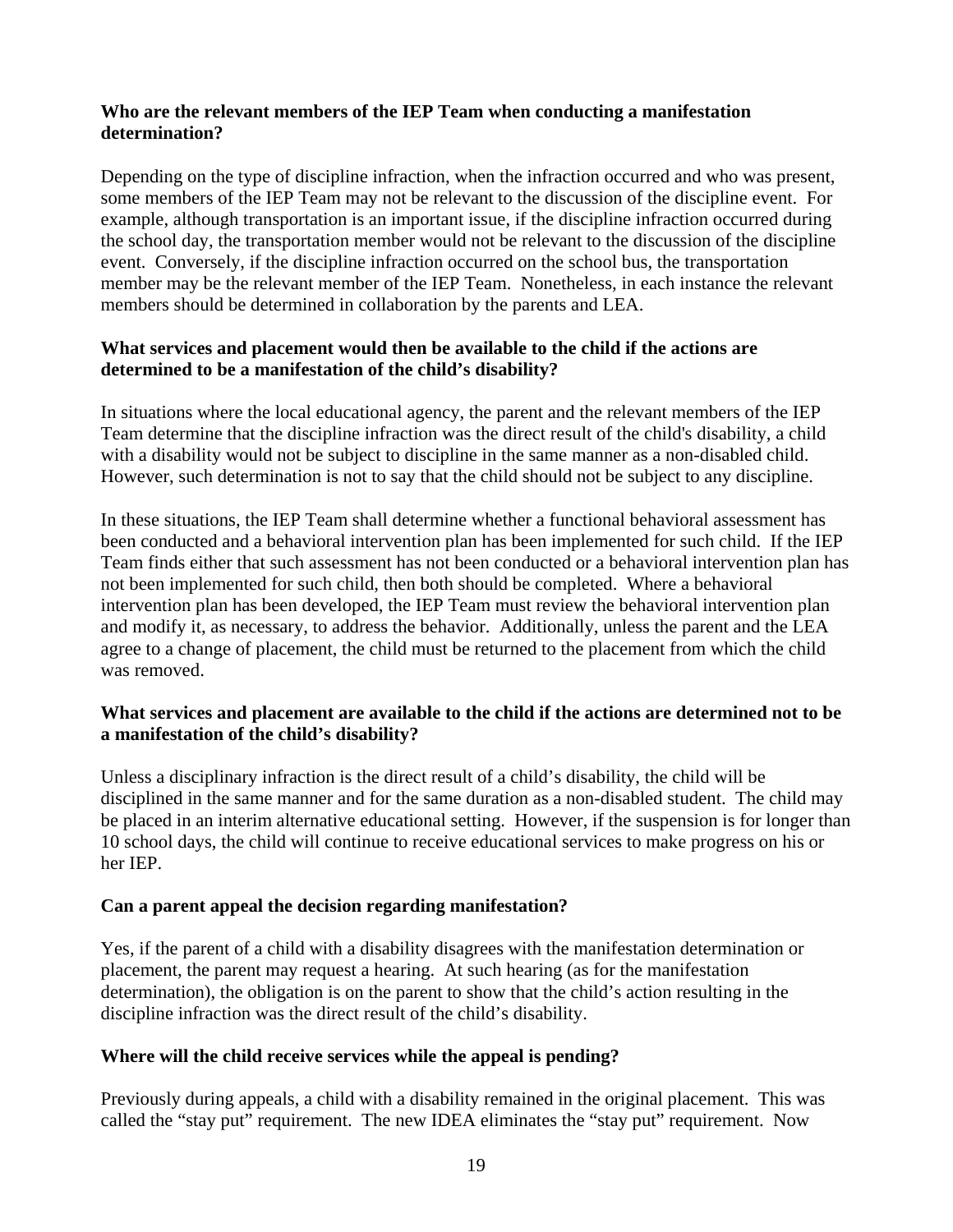during the time that an appeal is pending, the child will remain in the interim alternative educational setting until the appeal is resolved or until the expiration of the suspension, whichever occurs first. However, the placement can be changed during this time if the parent and LEA agree.

#### **Do any of these procedures apply to children who have not been identified as having a disability?**

A child who has not been determined to be eligible for special education services and who has a discipline infraction that violates a code of student conduct, may assert the discipline protections if the LEA had "knowledge" that the child was a child with a disability before the discipline infraction occurred. However, if the LEA does not have knowledge that a child is a child with a disability, the child may be disciplined in the same manner and to the same extent as non-disabled students.

An LEA is deemed to have "knowledge" if, before the discipline infraction occurred, one of the following happened.

- The parent of the child expressed concern in *writing* to supervisory or administrative personnel of the LEA, or a teacher of the child, that the child is in need of special education services;
- The parent of the child has requested an evaluation of the child pursuant to IDEA; or
- The teacher of the child, or other LEA personnel, has expressed specific concerns directly to the director of special education or to other supervisory personnel.

If the parent of the child has not allowed an evaluation of the child or has refused services, or the child has been evaluated and it was determined that the child was not a child with a disability then an LEA will not be deemed to have "knowledge" that the child is a child with a disability.

#### **Monitoring and Enforcement**

The U.S. Department of Education is tasked with ensuring that states are effectively implementing the law and providing a free appropriate public education to students with disabilities. In order to ensure that this happens, IDEA 2004 includes major changes to the monitoring system by laying out a clear set of priorities for the Secretary to adhere to when developing a monitoring and enforcement system. The Secretary will then use data gathered by monitoring visits and state reports to determine whether states are fulfilling their obligations under the law, and take appropriate compliance actions based on that information.

#### **Who will develop the indicators used for the new monitoring and enforcement provisions?**

The U.S. Department of Education will develop a framework of the data sets the department will use to develop the monitoring system included in IDEA. This system must focus on key components of the law designed to improve educational results and functional outcomes for children with disabilities. The Secretary will publish these indicators in the Federal Register for public comment and review.

Primarily, the Secretary will focus on indicators that examine the provision of a free appropriate public education in the least restrictive environment, state exercise of general supervisory authority,